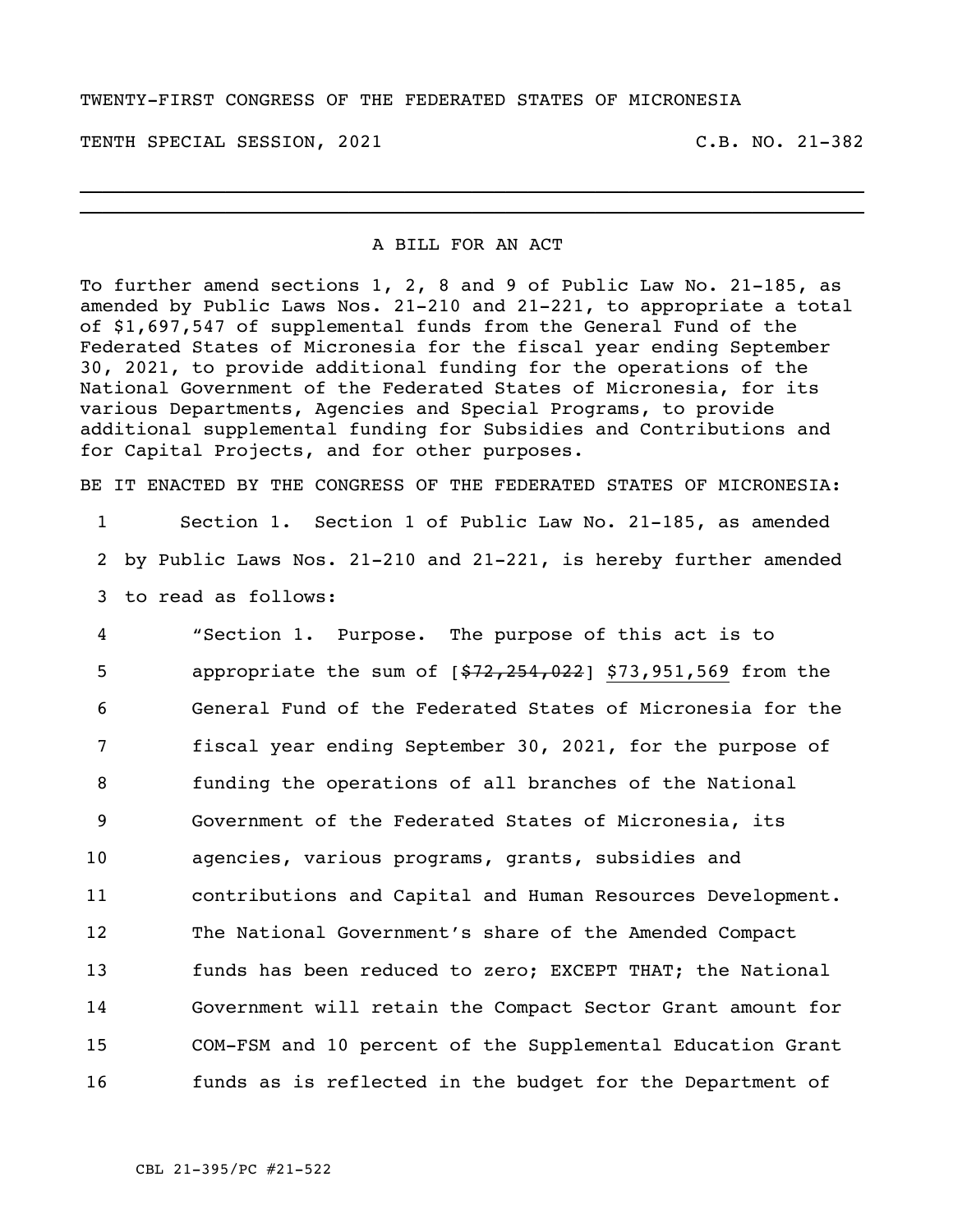| 1              | Education. The sum appropriated herein shall be                |
|----------------|----------------------------------------------------------------|
| $\overline{2}$ | apportioned as follows:"                                       |
| 3              | Section 2. Section 2 of Public Law No. 21-185, as amended      |
| 4              | by Public Law No. 21-221, is hereby further amended to read as |
| 5              | follows:                                                       |
| 6              | "Section 2. Operating Expenses of the Executive Branch.        |
| 7              | The sum of $[$23,940,944]$ \$24,239,080, or so much thereof as |
| 8              | may be necessary, is hereby appropriated from the General      |
| 9              | Fund of the Federated States of Micronesia for the fiscal      |
| 10             | year ending September 30, 2021, for the purpose of funding     |
| 11             | the operations of the Executive Branch of the National         |
| 12             | Government during the fiscal year 2021. The sum                |
| 13             | appropriated by this section shall be apportioned as           |
| 14             | follows:                                                       |
| 15             | (1) Office of the President.                                   |
| 16             | The sum of $[$1,867,081]$ \$1,897,081, or so much thereof as   |
| 17             | may be necessary, for the operations of the Office of the      |
| 18             | President during the fiscal year 2021. The sum                 |
| 19             | appropriated herein shall be apportioned as follows:           |
| 20             | 686,081                                                        |
| 21             | 78,000<br>$\texttt{Trace1}$                                    |
| 22             | 985,000                                                        |
| 23             | 145,000                                                        |
| 24             | Fixed Assets<br>3,000                                          |
| 25             | (2) Department of Foreign Affairs.                             |

 $\overline{\phantom{a}}$  , and the contribution of the contribution of the contribution of the contribution of the contribution of the contribution of the contribution of the contribution of the contribution of the contribution of the

## of 26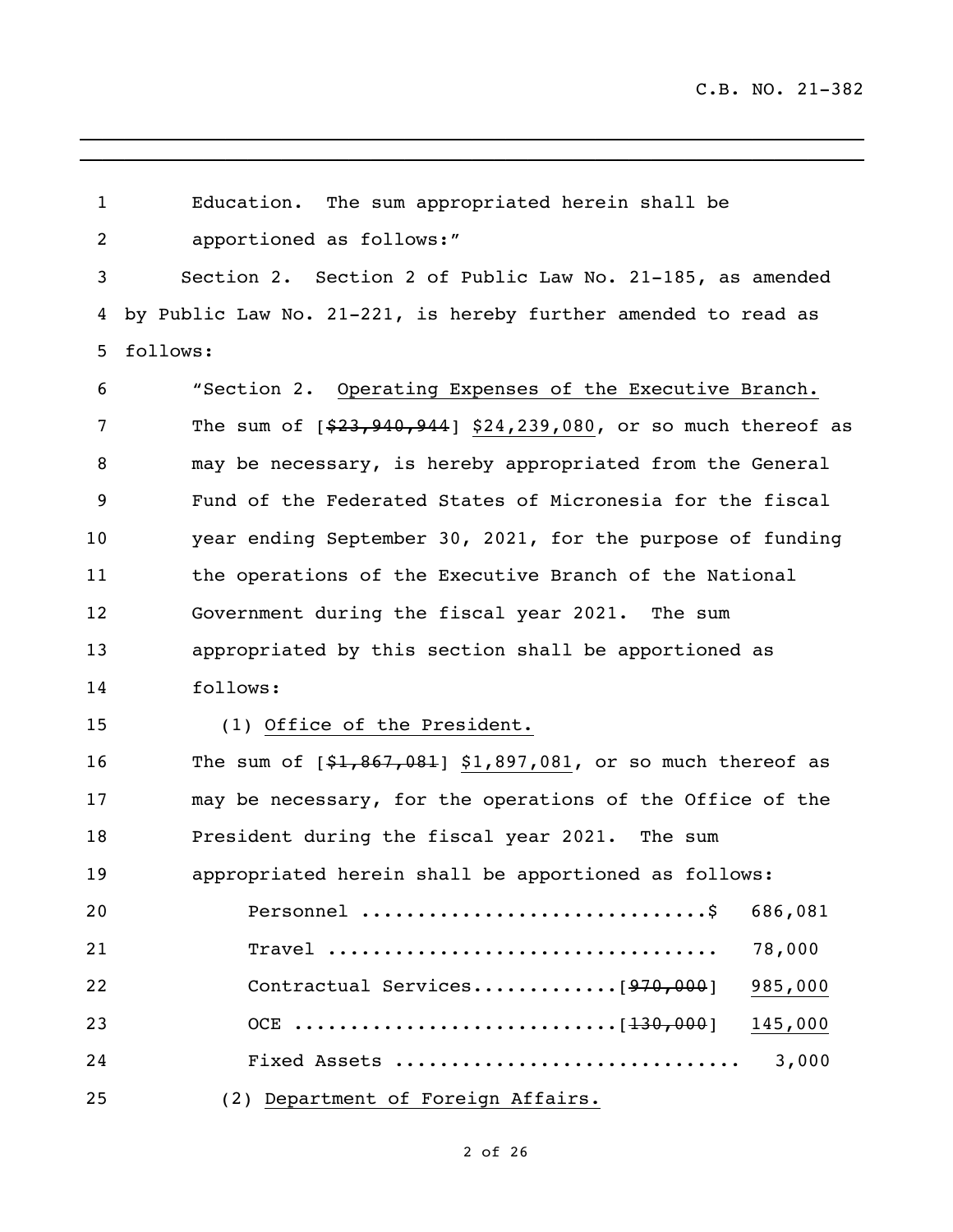$\mathcal{L}_\text{max} = \mathcal{L}_\text{max} = \mathcal{L}_\text{max} = \mathcal{L}_\text{max} = \mathcal{L}_\text{max} = \mathcal{L}_\text{max} = \mathcal{L}_\text{max} = \mathcal{L}_\text{max} = \mathcal{L}_\text{max} = \mathcal{L}_\text{max} = \mathcal{L}_\text{max} = \mathcal{L}_\text{max} = \mathcal{L}_\text{max} = \mathcal{L}_\text{max} = \mathcal{L}_\text{max} = \mathcal{L}_\text{max} = \mathcal{L}_\text{max} = \mathcal{L}_\text{max} = \mathcal{$ 

| $\mathbf{1}$ | The sum of $[$5,964,851]$ \$5,998,751, or so much thereof as  |
|--------------|---------------------------------------------------------------|
| 2            | may be necessary, for the operations of the Department of     |
| 3            | Foreign Affairs during the fiscal year 2021. The sum          |
| 4            | appropriated herein shall be apportioned as follows:          |
| 5            | Personnel \$ 1,986,116                                        |
| 6            | 117,820                                                       |
| 7            | Contractual Services $[3, 293, 267]$ 3, 327, 167              |
| 8            | 491,192                                                       |
| 9            |                                                               |
| 10           | (3) Department of Finance and Administration.                 |
| 11           | The sum of $$3,014,916$ , or so much thereof as may be        |
| 12           | necessary, for the operations of the Department of Finance    |
| 13           | and Administration during the fiscal year 2021. The sum       |
| 14           | appropriated herein shall be apportioned as follows:          |
| 15           | Personnel \$ 2,250,316                                        |
| 16           | $\texttt{Travel}$<br>86,100                                   |
| 17           | Contractual Services<br>227,500                               |
| 18           | 306,500                                                       |
| 19           | 144,500<br>Fixed Assets                                       |
| 20           | (4) Department of Resources and Development.                  |
| 21           | The sum of $$1,320,021$ , or so much thereof as may be        |
| 22           | necessary, for the operations of the Department of            |
| 23           | Resources and Development during the fiscal year 2021.<br>The |
| 24           | sum appropriated herein shall be apportioned as follows:      |
| 25           | 924,564                                                       |

 $\overline{\phantom{a}}$  ,  $\overline{\phantom{a}}$  ,  $\overline{\phantom{a}}$  ,  $\overline{\phantom{a}}$  ,  $\overline{\phantom{a}}$  ,  $\overline{\phantom{a}}$  ,  $\overline{\phantom{a}}$  ,  $\overline{\phantom{a}}$  ,  $\overline{\phantom{a}}$  ,  $\overline{\phantom{a}}$  ,  $\overline{\phantom{a}}$  ,  $\overline{\phantom{a}}$  ,  $\overline{\phantom{a}}$  ,  $\overline{\phantom{a}}$  ,  $\overline{\phantom{a}}$  ,  $\overline{\phantom{a}}$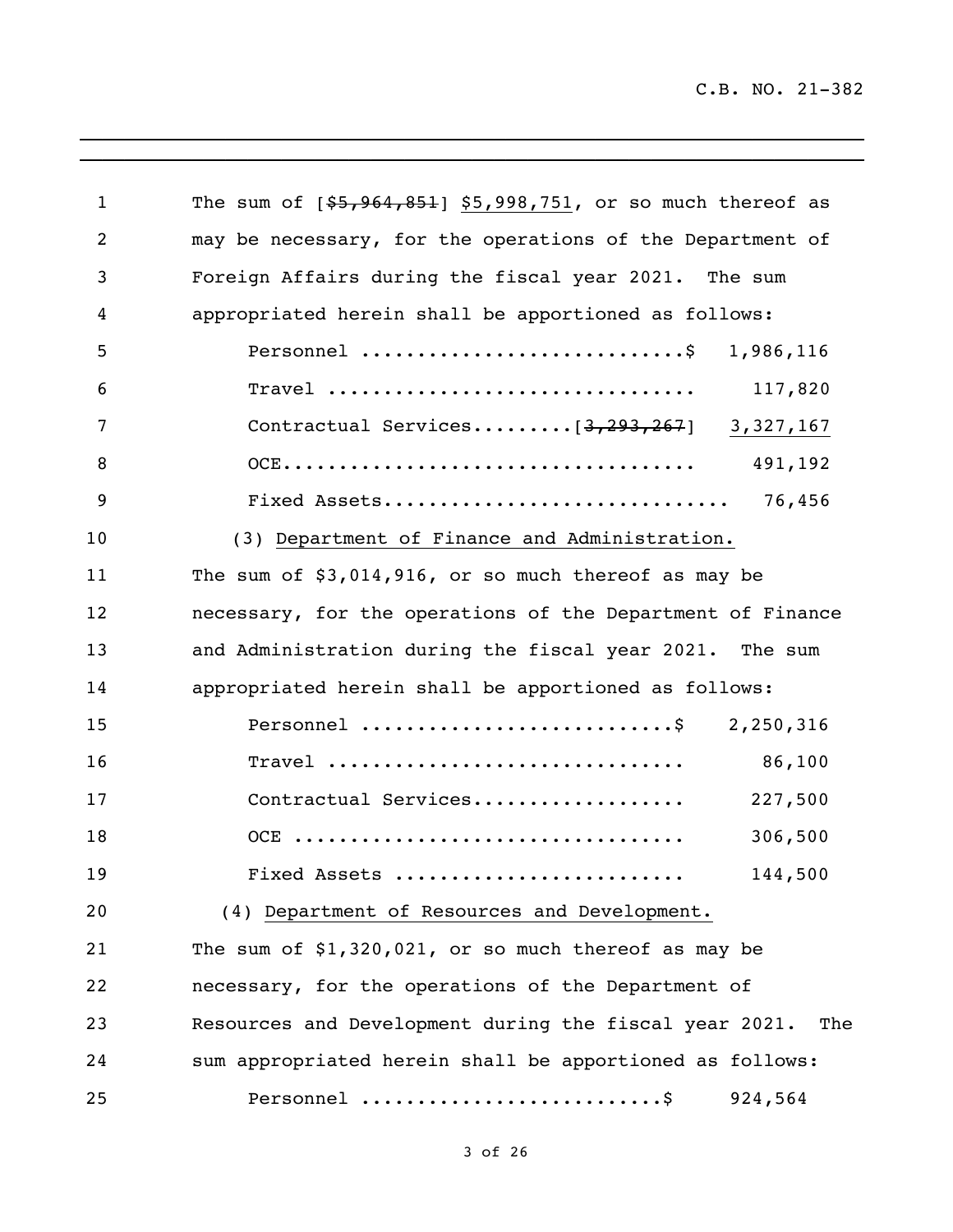| $\mathbf{1}$   | Travel $\dots\dots\dots\dots\dots\dots\dots\dots\dots\dots\dots$<br>87,545 |
|----------------|----------------------------------------------------------------------------|
| $\overline{2}$ | Contractual Services<br>60,200                                             |
| 3              | 217,999                                                                    |
| 4              | 29,713<br>Fixed Assets                                                     |
| 5              | (5) Department of Transportation, Communication and                        |
| 6              | Infrastructure.                                                            |
| 7              | The sum of $[$2,681,400]$ \$2,875,800, or so much thereof as               |
| 8              | may be necessary, for the operations of the Department of                  |
| 9              | Transportation, Communication & Infrastructure during the                  |
| 10             | fiscal year 2021. The sum appropriated herein shall be                     |
| 11             | apportioned as follows:                                                    |
| 12             | Personnel \$ 658,788                                                       |
| 13             | 69,508                                                                     |
| 14             | Contractual Services $[1, 839, 604]$ 2,034,004                             |
| 15             | 84,200                                                                     |
| 16             | Fixed Assets<br>29,300                                                     |
| 17             | (6) Department of Health and Social Affairs.                               |
| 18             | The sum of \$991,101, or so much thereof as may be                         |
| 19             | necessary, for the operations of the Department of Health                  |
| 20             | and Social Affairs during the fiscal year 2021. The sum                    |
| 21             | appropriated herein shall be apportioned as follows:                       |
| 22             | Personnel<br>697,368                                                       |
| 23             | 46,265<br>Travel                                                           |
| 24             | Contractual Services<br>130,617                                            |
| 25             | 113,851                                                                    |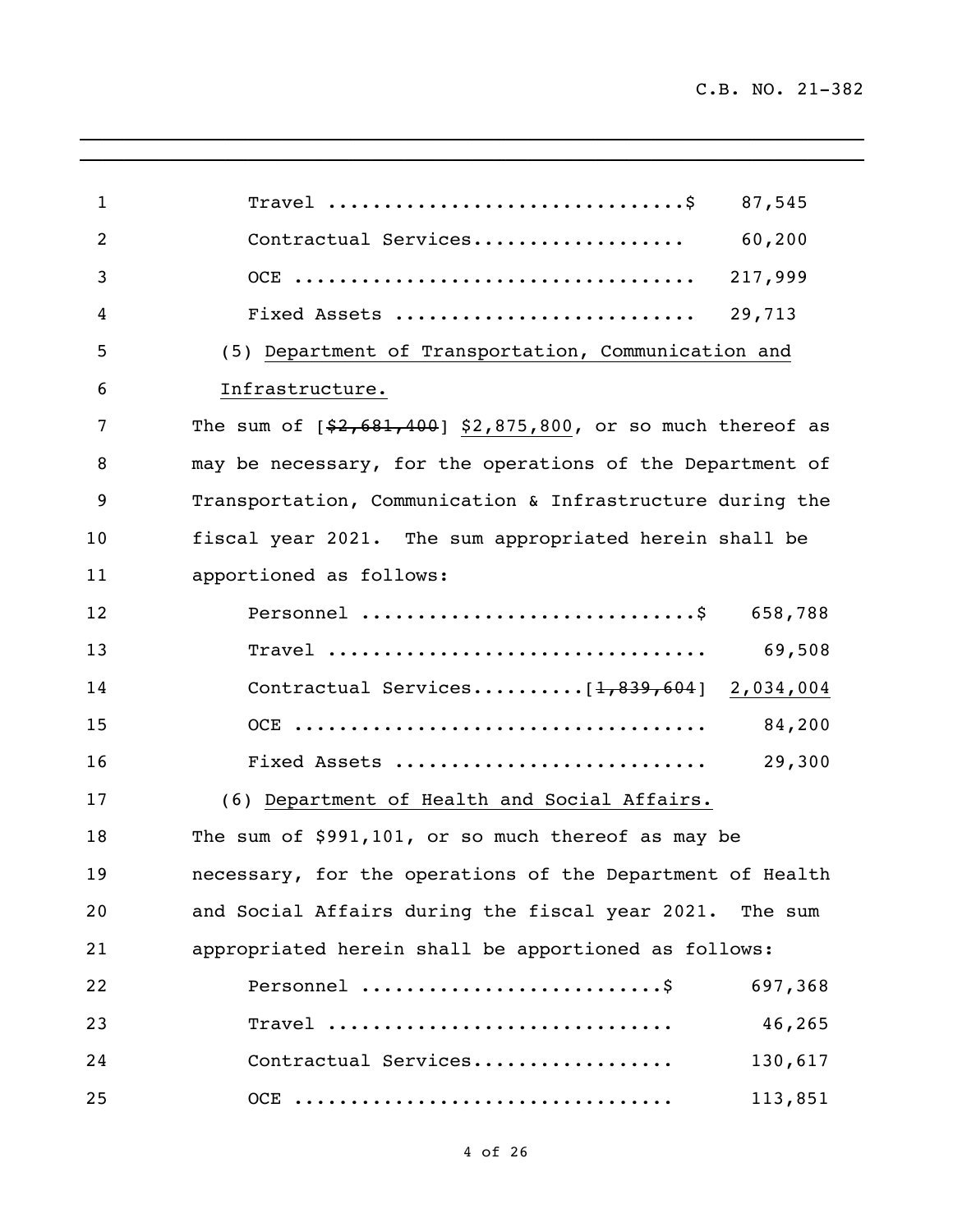| 1  | Fixed Assets  \$<br>3,000                                                                              |
|----|--------------------------------------------------------------------------------------------------------|
| 2  | (7) Department of Education.                                                                           |
| 3  | The sum of $[$724,788]$ \$764,624, or so much thereof as may                                           |
| 4  | be necessary, for the operations of the Department of                                                  |
| 5  | Education during the fiscal year 2021. Of the total amount                                             |
| 6  | of funds appropriated herein, \$366,598 shall be deemed to                                             |
| 7  | come from funds available under the Supplemental Education                                             |
| 8  | Grant. The sum appropriated herein shall be apportioned as                                             |
| 9  | follows:                                                                                               |
| 10 | 454,747                                                                                                |
| 11 | 100,000                                                                                                |
| 12 | Contractual Services 159,226                                                                           |
| 13 | 49,651                                                                                                 |
| 14 | 1,000<br>Fixed Assets                                                                                  |
| 15 | (8) Department of Justice.                                                                             |
| 16 | The sum of $$5,063,500$ , or so much thereof as may be                                                 |
| 17 | necessary, for the operations of the Department of Justice                                             |
| 18 | during the fiscal year 2021. The sum appropriated herein                                               |
| 19 | shall be apportioned as follows:                                                                       |
| 20 | Personnel \$ 3,705,759                                                                                 |
| 21 | 112,440<br>$\texttt{Trace1}\n \dots \dots \dots \dots \dots \dots \dots \dots \dots \dots \dots \dots$ |
| 22 | Contractual Services<br>611,962                                                                        |
| 23 | 513,643                                                                                                |
| 24 | 119,696<br>Fixed Assets                                                                                |
| 25 | (9) Department of Climate Change, Environment and                                                      |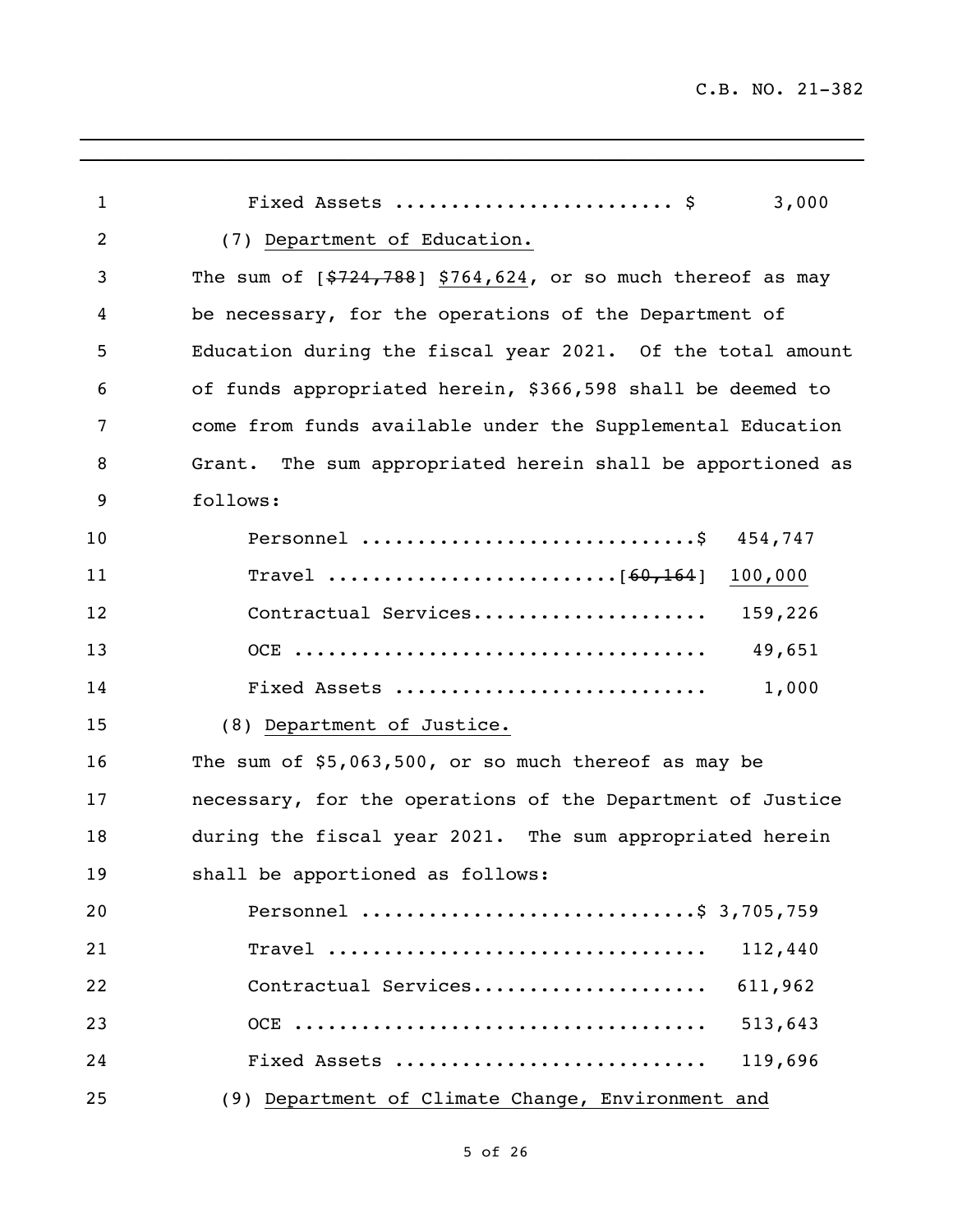| 1  | Emergency Management.                                                                         |
|----|-----------------------------------------------------------------------------------------------|
| 2  | The sum of \$701,218, or so much thereof as may be                                            |
| 3  | necessary, for the operations of the Office of Environment                                    |
| 4  | and Emergency Management during the fiscal year 2021.<br>The                                  |
| 5  | sum appropriated herein shall be apportioned as follows:                                      |
| 6  | 562,308                                                                                       |
| 7  | $\texttt{Trace1}\texttt{ } \ldots \ldots \ldots \ldots \ldots \ldots \ldots \ldots$<br>49,290 |
| 8  | Contractual Services<br>25,000                                                                |
| 9  | 47,120                                                                                        |
| 10 | 17,500<br>Fixed Assets                                                                        |
| 11 | (10) Office of the Public Defender.                                                           |
| 12 | The sum of \$990,087, or so much thereof as may be                                            |
| 13 | necessary, for the operations of the Office of the Public                                     |
| 14 | Defender during the fiscal year 2021. The sum appropriated                                    |
| 15 | herein shall be apportioned as follows:                                                       |
| 16 | Personnel \$ 744,801                                                                          |
| 17 | Travel  42,036                                                                                |
| 18 | Contractual Services<br>111,350                                                               |
| 19 | 86,900                                                                                        |
| 20 | 5,000<br>Fixed Assets                                                                         |
| 21 | (11) Office of National Archives, Culture and Historic                                        |
| 22 | Preservation.                                                                                 |
| 23 | The sum of \$225,804, or so much thereof as may be                                            |
| 24 | necessary, for the operations of the Office of National                                       |
| 25 | Archives, Culture and Historic Preservation during the                                        |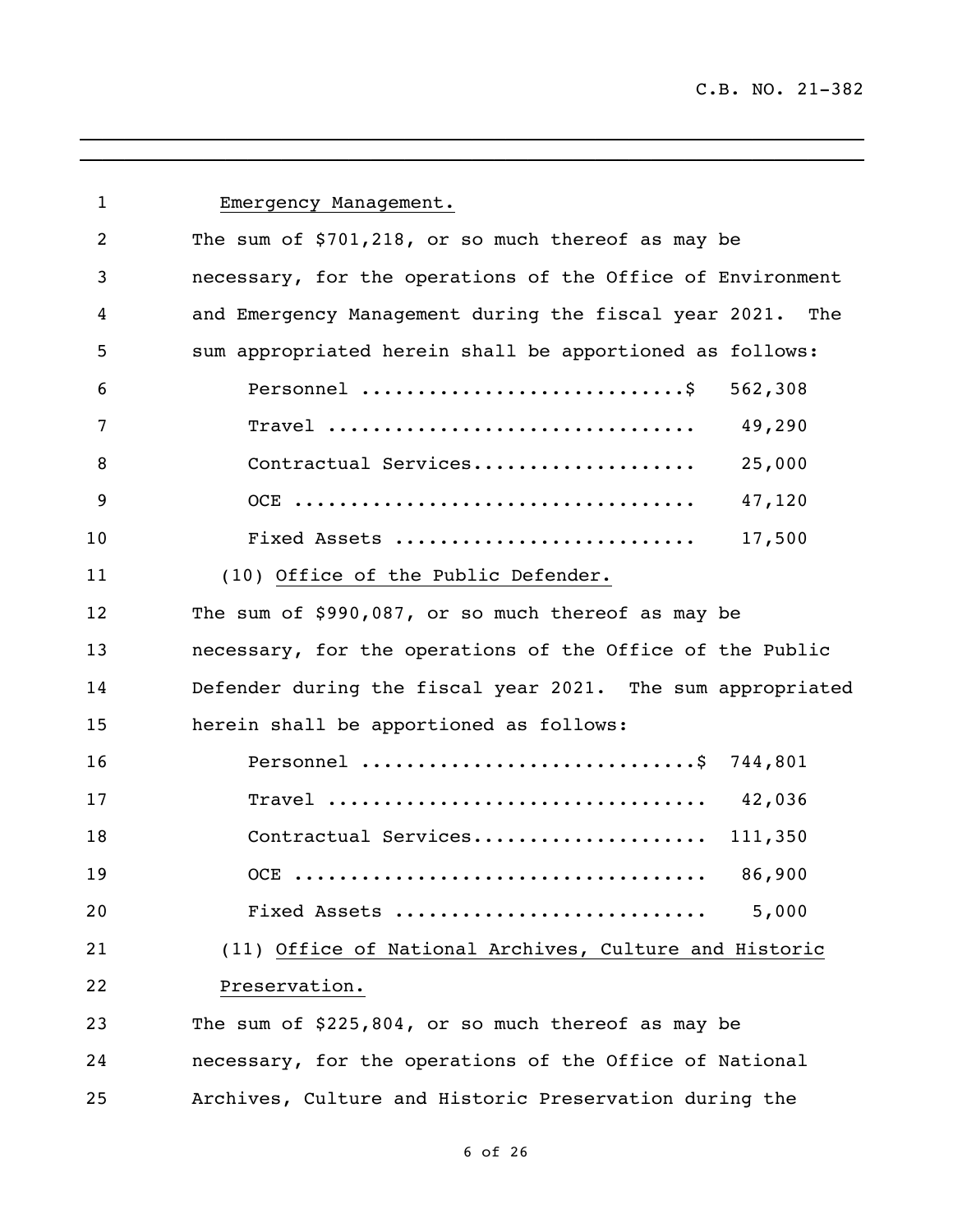| $\mathbf{1}$ | fiscal year 2021. The sum appropriated herein shall be    |
|--------------|-----------------------------------------------------------|
| 2            | apportioned as follows:                                   |
| 3            | 179,418                                                   |
| 4            | 10,672<br>Travel                                          |
| 5            | Contractual Services<br>15,425                            |
| 6            | 20,289                                                    |
| 7            | $-0-$<br>Fixed Assets                                     |
| 8            | (12) Office of Veteran's Affairs.                         |
| 9            | The sum of \$159,906, or so much thereof as may be        |
| 10           | necessary, for the operations of the Office of Veteran's  |
| 11           | Affairs during the fiscal year 2021. The sum appropriated |
| 12           | herein shall be apportioned as follows:                   |
| 13           | 79,240                                                    |
| 14           | $\texttt{Travel}$<br>12,668                               |
| 15           | Contractual Services<br>50,000                            |
| 16           | 18,000                                                    |
| 17           | Fixed Assets<br>$-0-$                                     |
| 18           | (13) Office of Personnel.                                 |
| 19           | The sum of \$236,269, or so much thereof as may be        |
| 20           | necessary, for the operations of the Office of Veteran's  |
| 21           | Affairs during the fiscal year 2021. The sum appropriated |
| 22           | herein shall be apportioned as follows:                   |
| 23           | Personnel \$ \$177,269                                    |
| 24           | 3,000                                                     |
| 25           | Contractual Services<br>$-0-$                             |

 $\mathcal{L}_\mathcal{L} = \mathcal{L}_\mathcal{L} = \mathcal{L}_\mathcal{L} = \mathcal{L}_\mathcal{L} = \mathcal{L}_\mathcal{L} = \mathcal{L}_\mathcal{L} = \mathcal{L}_\mathcal{L} = \mathcal{L}_\mathcal{L} = \mathcal{L}_\mathcal{L} = \mathcal{L}_\mathcal{L} = \mathcal{L}_\mathcal{L} = \mathcal{L}_\mathcal{L} = \mathcal{L}_\mathcal{L} = \mathcal{L}_\mathcal{L} = \mathcal{L}_\mathcal{L} = \mathcal{L}_\mathcal{L} = \mathcal{L}_\mathcal{L}$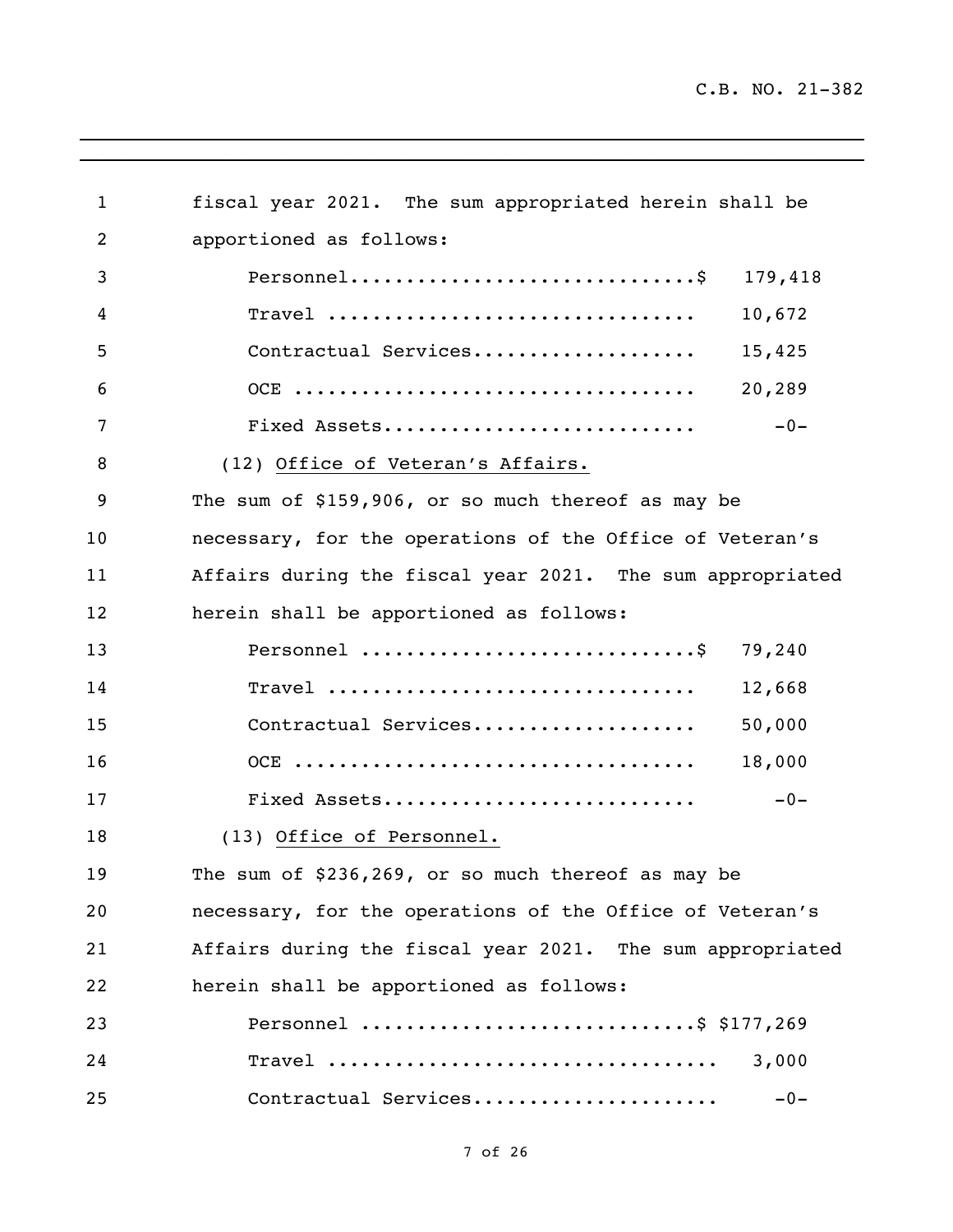| $\mathbf 1$    |                                                                                |
|----------------|--------------------------------------------------------------------------------|
| $\overline{2}$ |                                                                                |
| 3              | Section 3. Section 8 of Public Law No. 21-185, as amended                      |
| 4              | by Public Law No. 21-221, is hereby further amended to read as                 |
| 5              | follows:                                                                       |
| 6              | "Section 8. Grants, Subsidies and Contributions.                               |
| 7              | The sum of $[$20,667,628]$ \$21,445,028, or so much thereof                    |
| 8              | as may be necessary, is hereby appropriated from the                           |
| 9              | General Fund of the Federated States of Micronesia for                         |
| 10             | the fiscal year ending September 30, 2021, for the                             |
| 11             | following grants, subsidies and contributions during the                       |
| 12             | fiscal year 2021. The sum appropriated by this section                         |
| 13             | shall be apportioned as follows:                                               |
| 14             | (1) Office of the President.                                                   |
| 15             | (a) Asia Pacific Institute for Broadcasting                                    |
| 16             | Development $(AIBD) \ldots \ldots \ldots \ldots \ldots \ldots \ldots$<br>4,500 |
| 17             | (b) Asia-Pacific Broadcasting Union<br>800                                     |
| 18             | Pacific Island News Association<br>350<br>(C)                                  |
| 19             | 250<br>(d) Asia Pacific Investment                                             |
| 20             | 50,000<br>(e) Former Presidents' Allowance                                     |
| 21             | (f) Joint Committee on Compact Review                                          |
| 22             | and Planning (JCRP)<br>800,000                                                 |
| 23             | (2) Department of Foreign Affairs.                                             |
| 24             | (a) Pacific Island Forum Secretariat<br>57,000                                 |
| 25             | (b) Secretariat of the Pacific Community<br>65,000                             |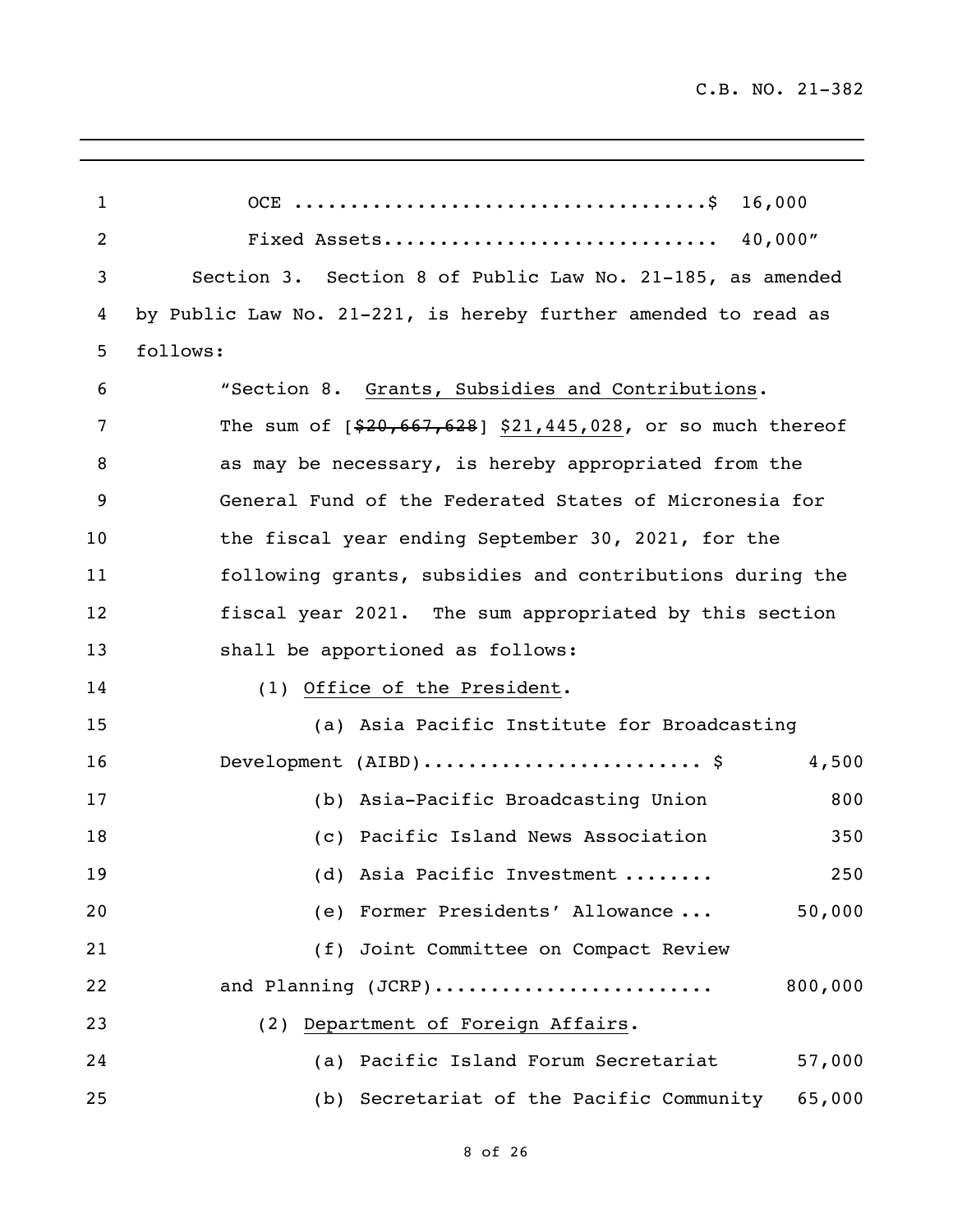| $\mathbf{1}$   | (c)                                          | 5,000  |
|----------------|----------------------------------------------|--------|
| $\overline{2}$ | UN Membership Fee<br>(d)                     | 50,000 |
| 3              | East-West Center<br>(e)                      | 5,000  |
| 4              | ACP Cotonou Membership Fees<br>(f)           | 17,000 |
| 5              | SPC Office Rental<br>(g)                     | 29,670 |
| 6              | SIS Program<br>(h)                           | 10,000 |
| 7              | IOM Membership Fee<br>(i)                    | 600    |
| 8              | $(j)$ SPC Host Grant                         | 20,000 |
| 9              | (k) Differential for foreign currency        |        |
| 10             | adjustment                                   | $-0-$  |
| 11             | $(1)$ FSM Day                                | $-0-$  |
| 12             | (m) 2020 Games in Japan - Representation and |        |
| 13             | Participation (FSM Embassy/Tokyo)            | $-0-$  |
| 14             | (n) Prior Year Obligation PIF                | $-0-$  |
| 15             | (o) Guam Consulate Outreach                  | $-0-$  |
| 16             | Pacific Island Forum<br>(p)                  | $-0-$  |
| 17             | Office rental for UNMCO<br>(q)               | 13,500 |
| 18             | (r) Outstanding for Santa Fe Hotel.          | 33,000 |
| 19             | (3) Department of Finance and Administration |        |
| 20             | (a) CTA-OCO Membership Fee                   | 14,024 |
| 21             | (b) Maintenance Fee for Financial            |        |
| 22             | Management Information System (FMIS)         | 55,000 |
| 23             | $(c)$ PITTA - CTA                            | 9,000  |
| 24             | (d) ADB, IMF and Budget, Finance             |        |
| 25             | Policy Consultations                         | 25,000 |
|                |                                              |        |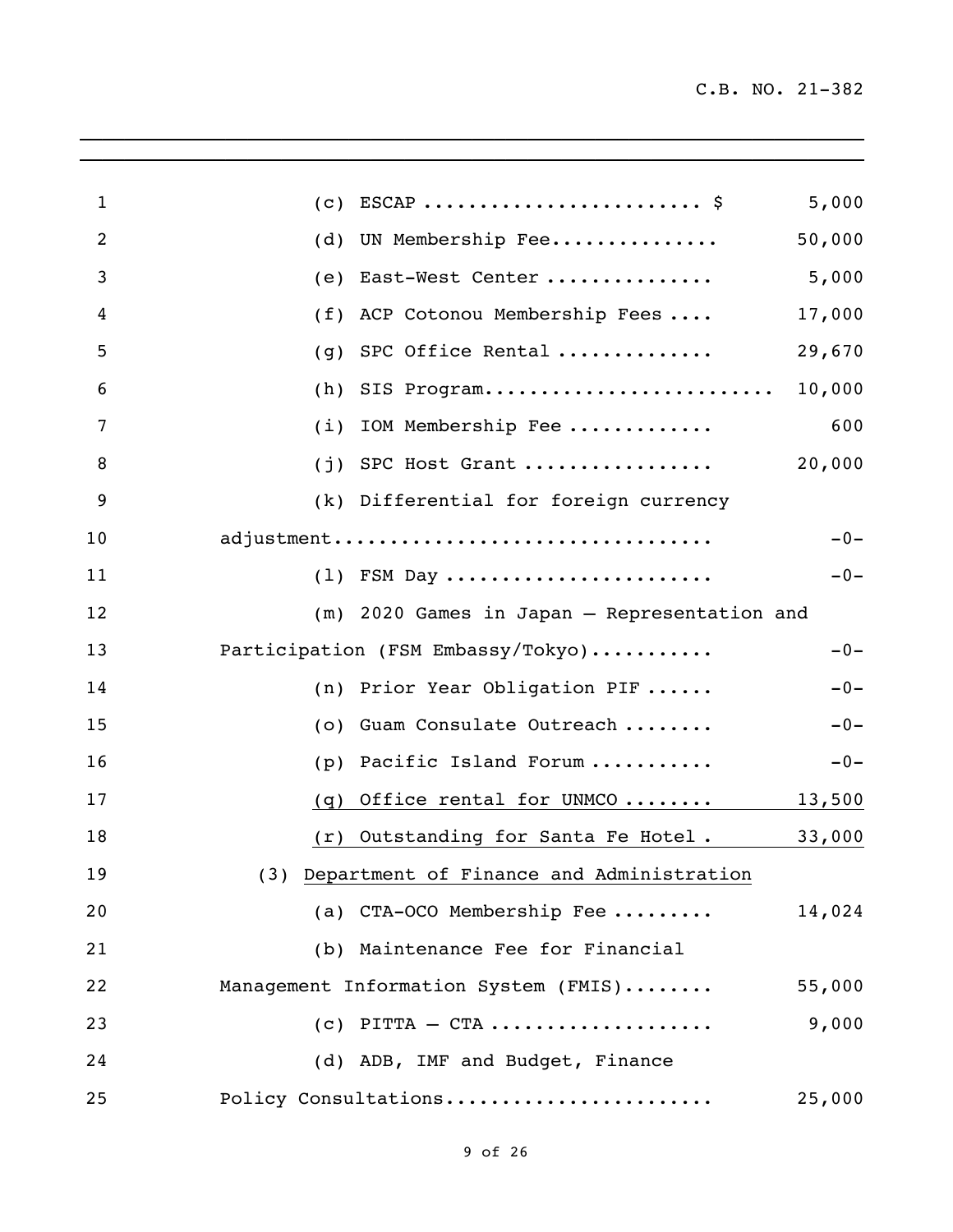C.B. NO. 21-382

| $\mathbf{1}$   | (e) Macro Economist Advisor  \$                                                              | 200,000 |
|----------------|----------------------------------------------------------------------------------------------|---------|
| $\overline{2}$ | (f) Global Forum Membership Fee                                                              | 26,000  |
| 3              | PFTAC Membership Fee<br>(g)                                                                  | 20,000  |
| 4              | (h) CTA Conference                                                                           | 35,000  |
| 5              | (i) FSM National Government taxes prior                                                      |         |
| 6              | year debts to social security                                                                | $-0-$   |
| 7              | (j) Prior Years Obligations for                                                              |         |
| 8              | Chuuk Finance Office                                                                         | $-0-$   |
| 9              | (k) Finance prior year obligations for                                                       |         |
| 10             | capacity acting                                                                              | $-0-$   |
| 11             | (1) FSM Trust Fund Board                                                                     | $-0-$   |
| 12             | $(m)$ Tax Compliance Initiative                                                              | $-0-$   |
| 13             | (n) FSM Hosting OCE Annual Conference                                                        | $-0-$   |
| 14             | (o) FSM Trust Fund Board Meetings and                                                        |         |
| 15             | Investment Conferences                                                                       | $-0-$   |
| 16             | Department of Resources and Development.<br>(4)                                              |         |
| 17             | (a) Pacific Islands Development                                                              |         |
| 18             | Program $(PIDP)$                                                                             | 15,000  |
| 19             | (b) Pacific Asian Travel Association                                                         |         |
| 20             | $(PATA) \dots \dots \dots \dots \dots \dots \dots \dots \dots \dots \dots \dots \dots \dots$ | 6,000   |
| 21             | (c) United Nations Development Program                                                       |         |
| 22             | (UNDP)                                                                                       | 30,000  |
| 23             | (d) Food Agriculture Organization (FAO)                                                      | 6,800   |
| 24             | (e) Western Forestry Leadership Coalition.                                                   | 530     |
| 25             | (f) Matching to SPC Projects                                                                 | 60,000  |

 $\mathcal{L}_\mathcal{L}$  , and the set of the set of the set of the set of the set of the set of the set of the set of the set of the set of the set of the set of the set of the set of the set of the set of the set of the set of th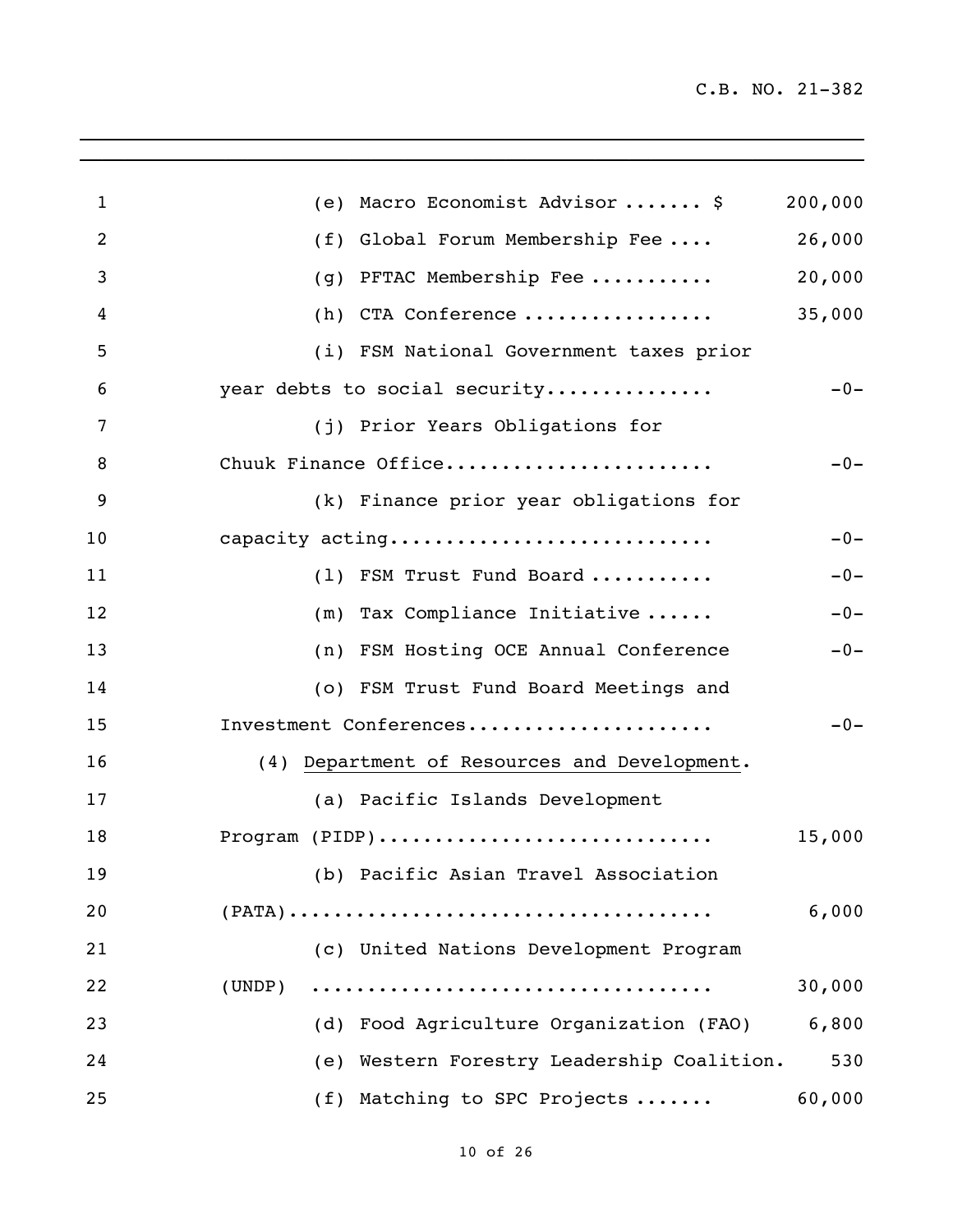| $\mathbf{1}$   | Micronesian Challenge  \$<br>(g)             | 10,000  |
|----------------|----------------------------------------------|---------|
| $\overline{2}$ | Micronesian Cruise Association.<br>(h)       | 2,500   |
| 3              | South Pacific Tourism Organization<br>(i)    | 8,000   |
| 4              | IRENA<br>(j)                                 | 250     |
| 5              | (k) Micronesia Trade Commission              | 30,000  |
| 6              | (1) Convention on Biological Diversity       |         |
| 7              | (CBD)                                        | 1,000   |
| 8              | $(m)$ IFAD                                   | 500     |
| 9              | $(n)$ UNIDO Membership                       | 1,000   |
| 10             | (o) Micronesia Island Forum                  |         |
| 11             | Membership Fee                               | 15,000  |
| 12             | (p) Hosting Micronesian Island Forum         | $-0-$   |
| 13             | (q) Pacific Festival                         | $-0-$   |
| 14             | (r) Micronesia Association of Sustainable    |         |
| 15             | Agriculture                                  | 50,000  |
| 16             | (s) Micronesia Island Forum                  | $-0-$   |
| 17             | (t) Micronesia Challenge Endowment Fund      | 100,000 |
| 18             | (5) Department of Health and Social Affairs. |         |
| 19             | (a) UNFPA                                    | 3,000   |
| 20             | (b) $WHO$                                    | 4,780   |
| 21             | $(c)$ PIHOA                                  | 20,000  |
| 22             | (d) Association of Territorial Health        | 4,000   |
| 23             | (e) Nursing and Medical Licensing            | 60,000  |
| 24             | (f) FSM Red Cross                            | 70,000  |
| 25             | (g) UNICEF (Vaccine & TB Drugs)              | 50,000  |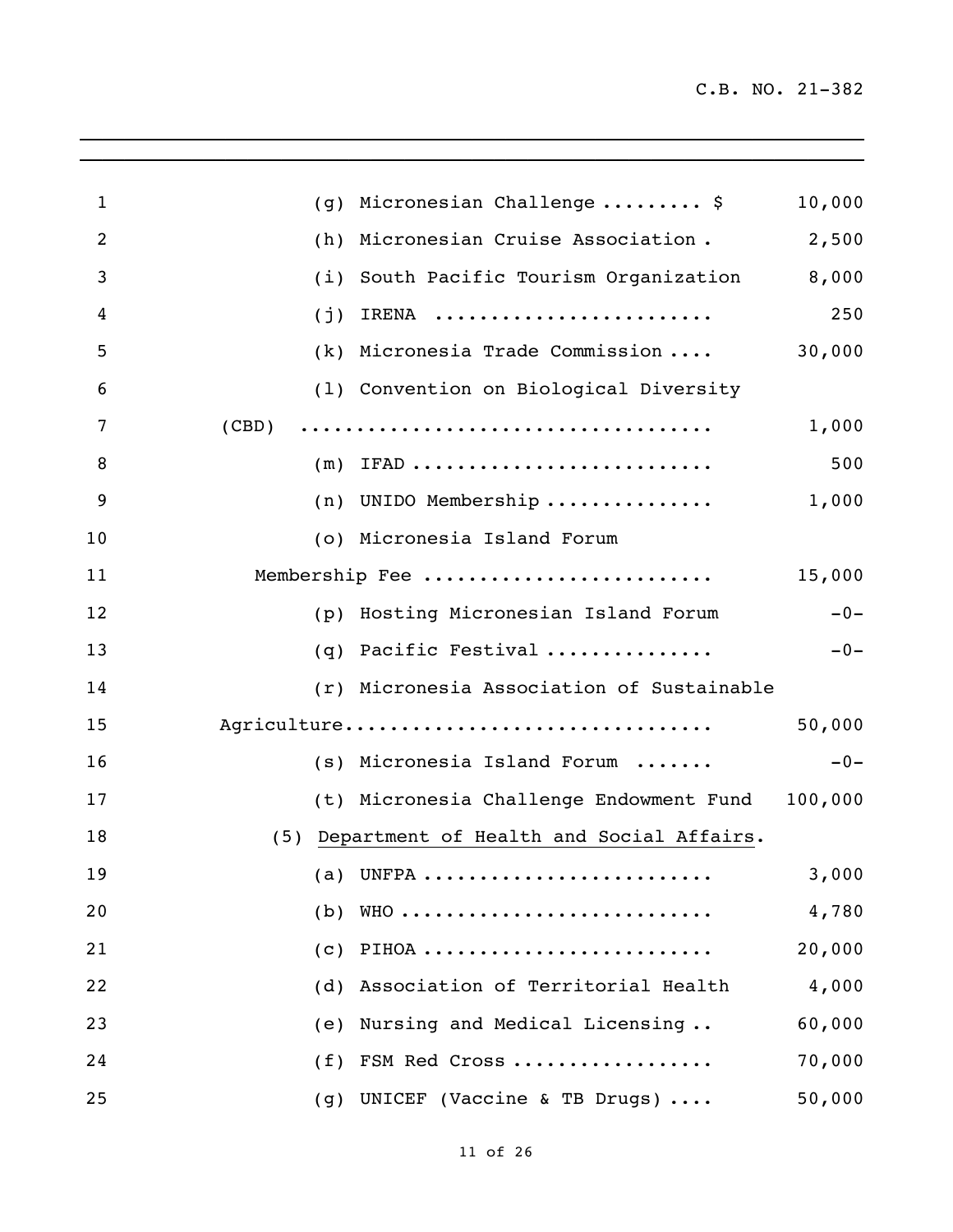C.B. NO. 21-382

| $\mathbf{1}$   | (h) UN/FSM Women (CEDAW) $\ldots \ldots \ldots$ \$<br>1,000 |
|----------------|-------------------------------------------------------------|
| $\overline{2}$ | 3,000<br>(i) Drug Quality Testing Project                   |
| 3              | (j) National Therapeutics & Standards                       |
| 4              | Committee<br>35,000                                         |
| 5              | (k) Antimicrobial Resistance (AMR).<br>$-0-$                |
| 6              | (1) FSM Youth Summit<br>$-0-$                               |
| 7              | (m) TB & Leprosy - Free Chuuk Project<br>$-0-$              |
| 8              | (n) Convention on the Rights of                             |
| 9              | the Child (CRC)<br>$-0-$                                    |
| 10             | (o) Response to measles and coronavirus<br>$-0-$            |
| 11             | Outstanding contract obligation<br>3,000<br>(p)             |
| 12             | (q) Outstanding vendor payment obligation 24,000            |
| 13             | 10,000<br>$(r)$ Contract work for the office                |
| 14             | (s) Prior year obligation for vendors                       |
| 15             | in Yap and PNI<br>9,000                                     |
| 16             | (t) Landscaping services<br>15,000                          |
| 17             | (6) Department of Education.                                |
| 18             | (a) Aid to Non-Public Schools $1,000,000$                   |
| 19             | (b) Aid to CMI Students $40,000$                            |
| 20             | (c) Aid to PCC Students<br>100,000                          |
| 21             | (d) National Scholarship<br>3,000,000                       |
| 22             | (e) National Close-Up<br>75,000                             |
| 23             | (f) Merit Scholarship<br>300,000                            |
| 24             | (g) Aid to FSM Students in Japan<br>100,000                 |
| 25             | (h) Caroline College & Pastoral                             |

\_\_\_\_\_\_\_\_\_\_\_\_\_\_\_\_\_\_\_\_\_\_\_\_\_\_\_\_\_\_\_\_\_\_\_\_\_\_\_\_\_\_\_\_\_\_\_\_\_\_\_\_\_\_\_\_\_\_\_\_\_\_\_\_\_\_\_\_\_\_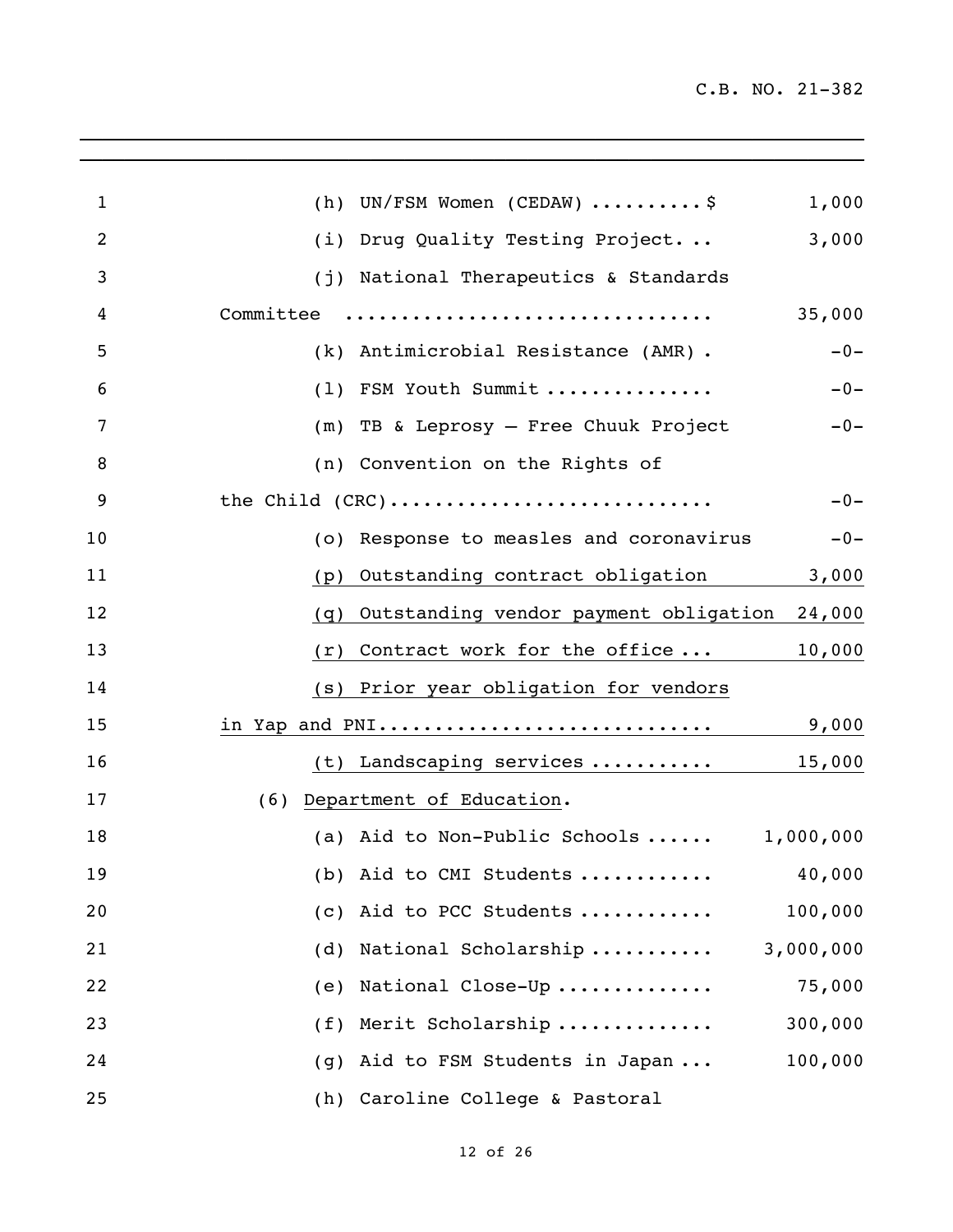| $\mathbf{1}$   | Institute  \$<br>200,000                            |
|----------------|-----------------------------------------------------|
| $\overline{2}$ | (i) Faithwalk Christian College<br>200,000          |
| 3              | 35,000<br>(j) Aid to FSM Students in China          |
| 4              | 35,000<br>$(k)$ Aid to FSM Students in Fiji         |
| 5              | (1) Xavier High School -Chuuk<br>75,000             |
| 6              | (7) Department of Transportation, Communications    |
| 7              | and Infrastructure.                                 |
| 8              | (a) Asia Pacific Telecommunity<br>11,000            |
| 9              | (b) International Telecommunication Union<br>20,867 |
| 10             | $(c)$ ICAO<br>28,050                                |
| 11             | 600,000<br>(d) FSM Capital Energy                   |
| 12             | (e) Micronesian Shipping Commission<br>25,000       |
| 13             | (f) Fuel and Provisions for Caroline                |
| 14             | Voyager and Navigator  1,345,830                    |
| 15             | (g) MS Navigator Repair and Services<br>$-0-$       |
| 16             | (8) Department of Justice.                          |
| 17             | (a) States Joint Law Enforcement: Kosrae.<br>75,000 |
| 18             | (b) States Joint Law Enforcement:                   |
| 19             | Pohnpei<br>200,000                                  |
| 20             | (c) States Joint Law Enforcement:                   |
| 21             | Chuuk, of which \$75,000 shall be used for          |
| 22             | Weno Municipal Police<br>200,000                    |
| 23             | (d) States Joint Law Enforcement: Yap<br>75,000     |
| 24             | (e) Police Academy<br>100,000                       |
| 25             | (f) Fuel Subsidy<br>550,000                         |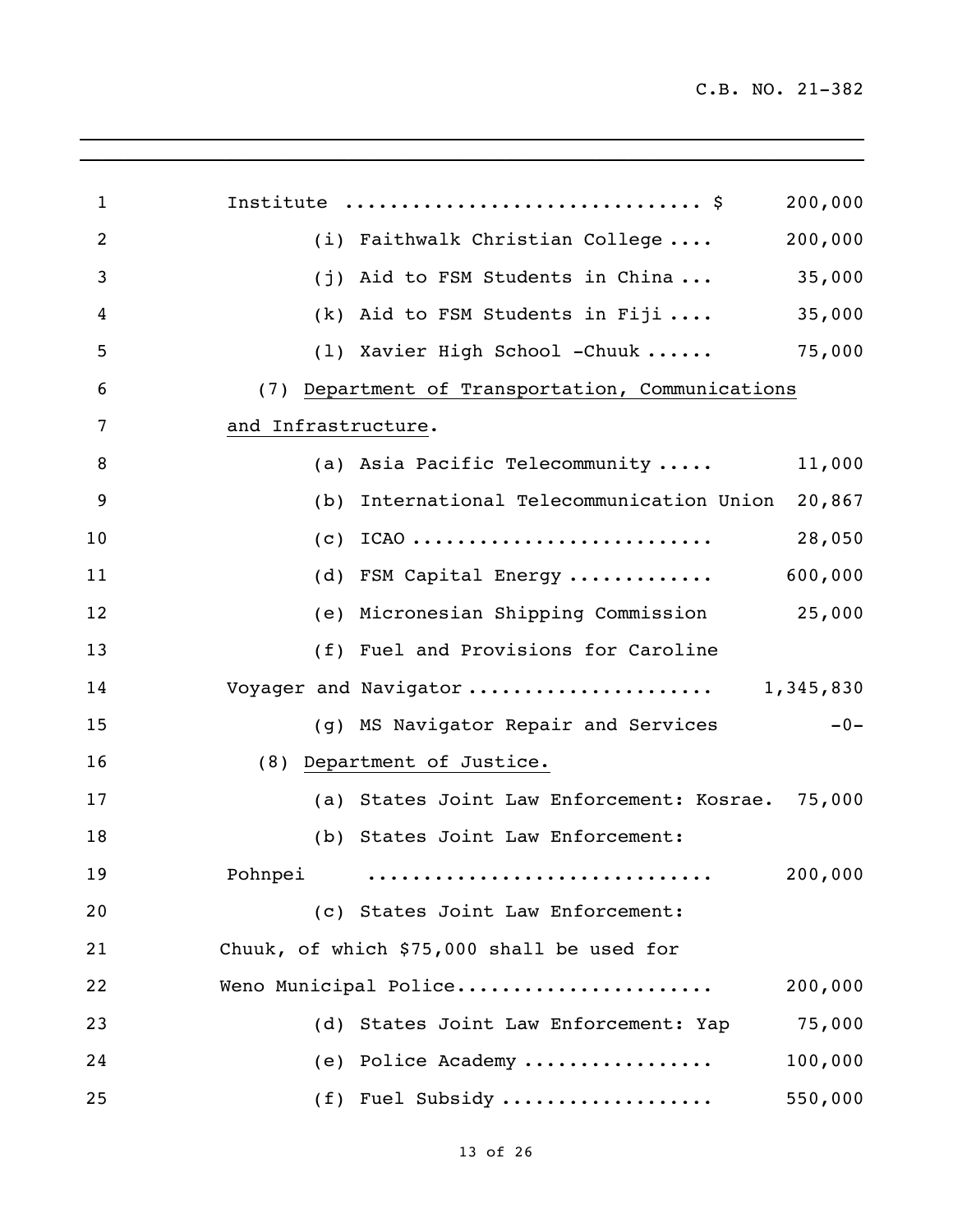| $\mathbf{1}$   | $(g)$ WIPO \$                            | $-0-$   |
|----------------|------------------------------------------|---------|
| $\overline{2}$ | Patrol Boat - Replenish<br>(h)           | $-0-$   |
| 3              | (i)<br>Reimbursement - Yap Investigation | $-0-$   |
| 4              | Interpol-Membership & Activities<br>(j)  | 30,000  |
| 5              | Security for MIF<br>(k)                  | $-0-$   |
| 6              | (1) Ammunitions for side arm & long      |         |
| 7              | rifles                                   | 25,000  |
| 8              | (m) Organizations for the Prohibition of |         |
| 9              | Chemical Weapons (OPCW)                  | 7,962   |
| 10             | (n) Comprehensive Nuclear Weapon Ban     |         |
| 11             | Treaty Organization (CTBT)               | 13,708  |
| 12             | (o) Retroactive salary (2013-2016) for   |         |
| 13             | Captain of Police                        | $-0-$   |
| 14             | (p) Law of the Sea Expert                | 70,000  |
| 15             | (q) COVID related contracts for law      |         |
| 16             | enforcement                              | 320,000 |
| 17             | (9) Department of Environment, Climate   |         |
| 18             | Change and Emergency Management          |         |
| 19             | (a) UNEP                                 | 835     |
| 20             | UNFCCC<br>(b)                            | 325     |
| 21             | UNCCD<br>(c)                             | 195     |
| 22             | (d) SPREP Membership                     | 10,768  |
| 23             | Waigani Convention<br>(e)                | 1,190   |
| 24             | (f) SPREP-Noumea Convention              | 1,764   |
| 25             | (g) Earth Day Activities                 | 15,000  |
|                |                                          |         |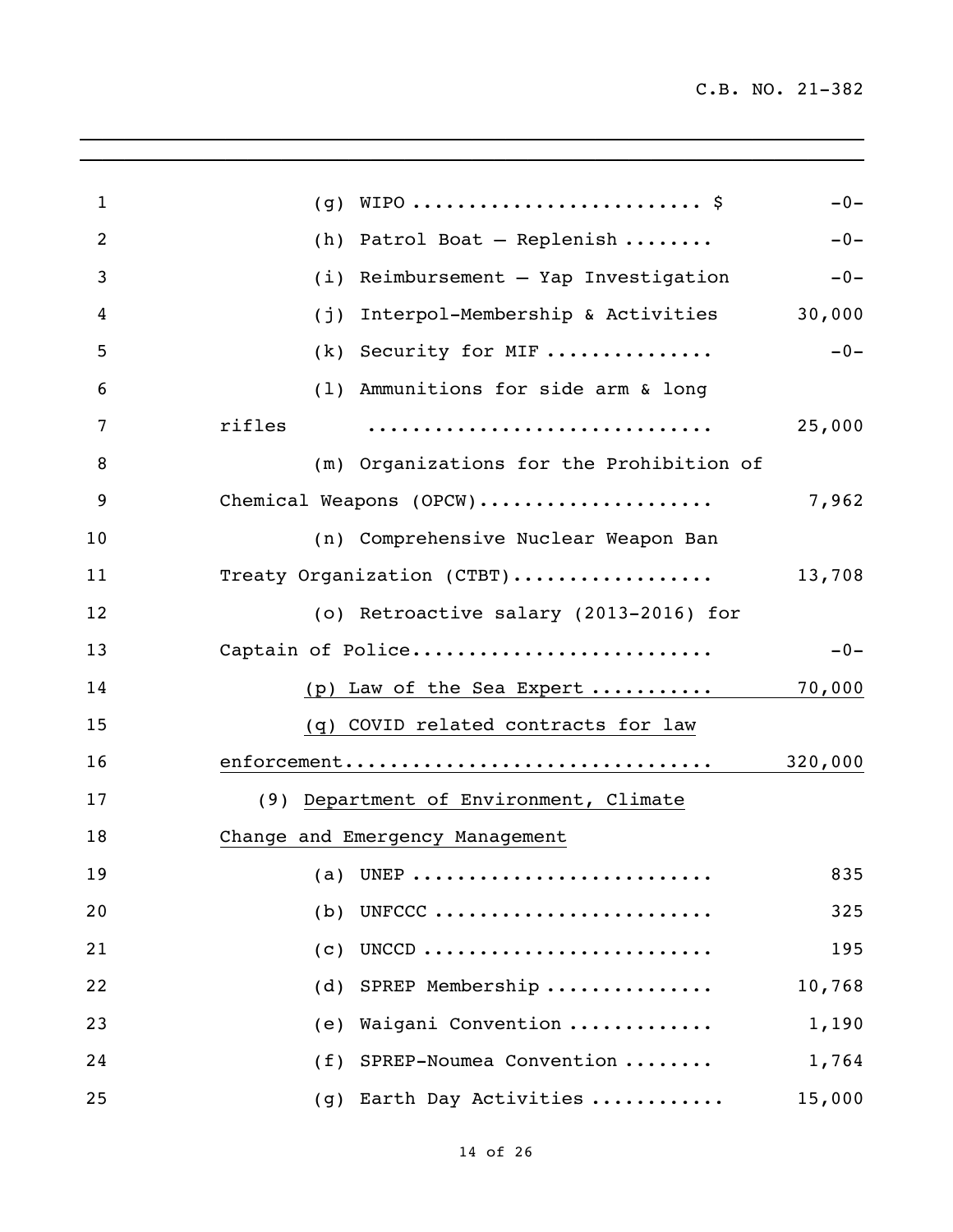| 1  | (h) 7th Bi-Annual Environment                 |         |
|----|-----------------------------------------------|---------|
| 2  | Conference                                    | 20,000  |
| 3  | (i) Basel Convention                          | 197     |
| 4  | Kyoto Protocol<br>(j)                         | 484     |
| 5  | WMO Membership<br>(k)                         | 15,000  |
| 6  | (1) Disaster Assistance Emergency             |         |
| 7  | Relief Fund (DAEF)- Matching                  | 200,000 |
| 8  | (m) Disaster Relief Fund                      | 100,000 |
| 9  | (10) Office of National Archives, Culture and |         |
| 10 | Historic Preservation                         |         |
| 11 | (a) UNESCO                                    | 4,000   |
| 12 | $NCSHPO$<br>(b)                               | 2,760   |
| 13 | PARBICA<br>(C)                                | 100     |
| 14 | $(d)$ PIALA                                   | 100     |
| 15 | $(e)$ WHC                                     | 54      |
| 16 | (f) Library Fee                               | 50      |
| 17 | Office of the National Public Auditor<br>(11) |         |
| 18 | (a) APIPA - Staff Development and             |         |
| 19 | Membership Fee                                | $-0-$   |
| 20 | (b) PASAI - Staff Development and             |         |
| 21 | Membership Fee                                | $-0-$   |
| 22 | (c) 2020 Conference - Staff Development       |         |
| 23 | and Membership Fee                            | $-0-$   |
| 24 | (d) Membership Fee in APPIPA & PASAI for      |         |
| 25 | all FSM OPAs (National and State)             | $-0-$   |

 $\mathcal{L}_\mathcal{L}$  , and the set of the set of the set of the set of the set of the set of the set of the set of the set of the set of the set of the set of the set of the set of the set of the set of the set of the set of th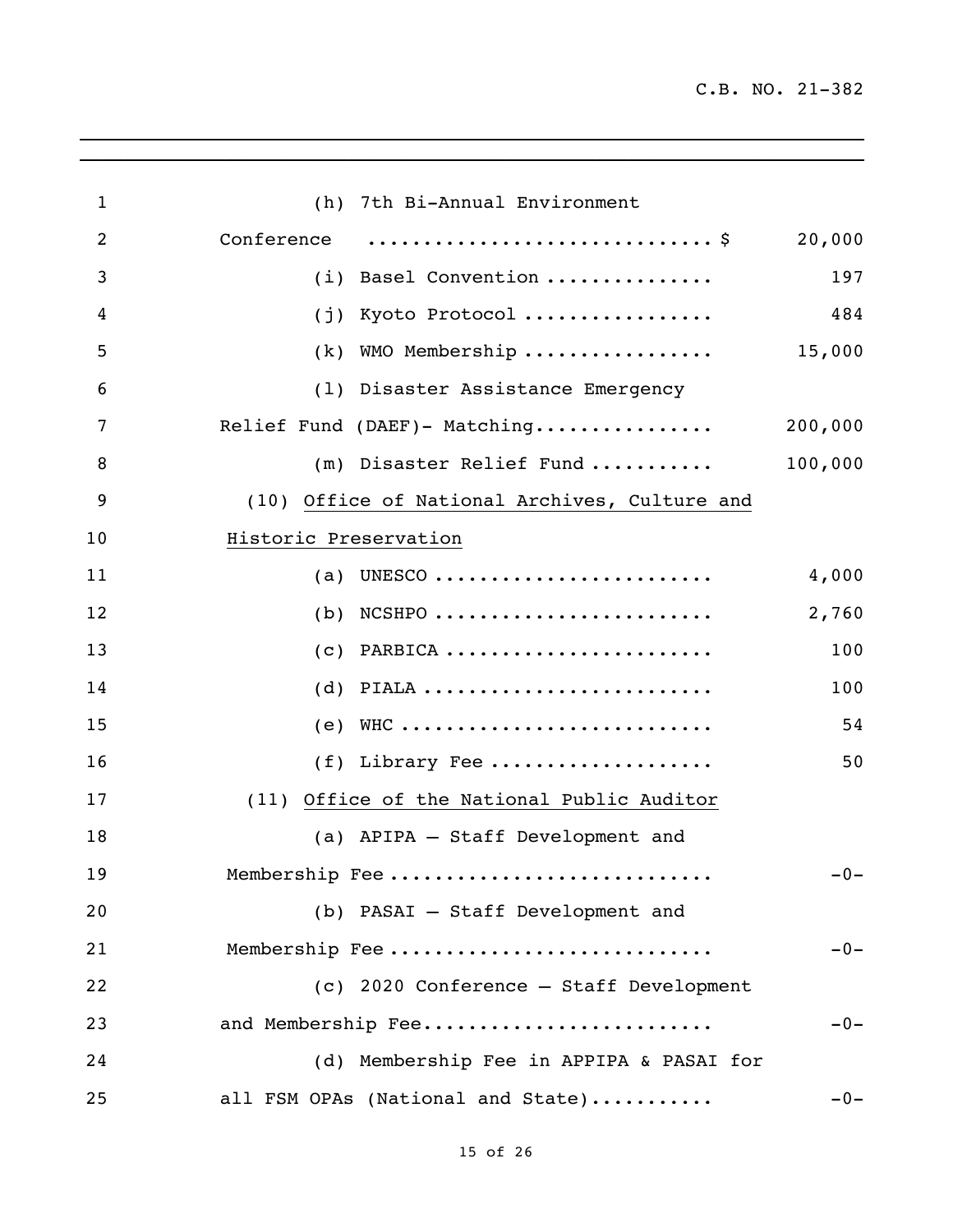C.B. NO. 21-382

| $\mathbf{1}$   | (12) Congress of the Federated States of Micronesia    |
|----------------|--------------------------------------------------------|
| $\overline{2}$ | IPU Conferences  \$<br>$-0-$<br>(a)                    |
| 3              | 50,000<br>(b) Climate Change Conferences               |
| 4              | $-0-$                                                  |
| 5              | $(d)$ APPF<br>$-0-$                                    |
| 6              | (e) Staff Upgrade<br>25,000                            |
| 7              | World Bank-IMF Annual Meeting<br>$-0-$<br>(f)          |
| 8              | MRA Conference in Japan<br>30,000<br>(g)               |
| 9              | 30,000<br>Fisheries Meetings<br>(h)                    |
| 10             | 12,500<br>IPU Annual Dues<br>(i)                       |
| 11             | (j) COFA Alliance National Network (CANN). 25,000      |
| 12             | (k) Travel to Investment Advisor (Wilshire) -0-        |
| 13             | (1) Compact Historical Project  25,000                 |
| 14             | (m) National Olympic Committee - Olympic               |
| 15             | Qualifiers and Assistance for Jennifer Chieng<br>$-0-$ |
| 16             | (n) Micronesia Productions<br>70,000                   |
| 17             | (o) Prior and Current Year Member &                    |
| 18             | Staff Housing<br>62,000                                |
| 19             | (13) Other Grants, Subsidies and Contributions.        |
| 20             | 5,000<br>(a) COM Board Meeting                         |
| 21             | (b) COM-FSM Treaty Obligation<br>25,000                |
| 22             | (c) FSM Social Security Administration 1,000,000       |
| 23             | (d) State Judiciaries: Kosrae<br>40,000                |
| 24             | (e) State Judiciaries: Pohnpei<br>60,000               |
| 25             | (f) State Judiciaries: Chuuk<br>110,000                |

 $\mathcal{L}_\mathcal{L} = \mathcal{L}_\mathcal{L} = \mathcal{L}_\mathcal{L} = \mathcal{L}_\mathcal{L} = \mathcal{L}_\mathcal{L} = \mathcal{L}_\mathcal{L} = \mathcal{L}_\mathcal{L} = \mathcal{L}_\mathcal{L} = \mathcal{L}_\mathcal{L} = \mathcal{L}_\mathcal{L} = \mathcal{L}_\mathcal{L} = \mathcal{L}_\mathcal{L} = \mathcal{L}_\mathcal{L} = \mathcal{L}_\mathcal{L} = \mathcal{L}_\mathcal{L} = \mathcal{L}_\mathcal{L} = \mathcal{L}_\mathcal{L}$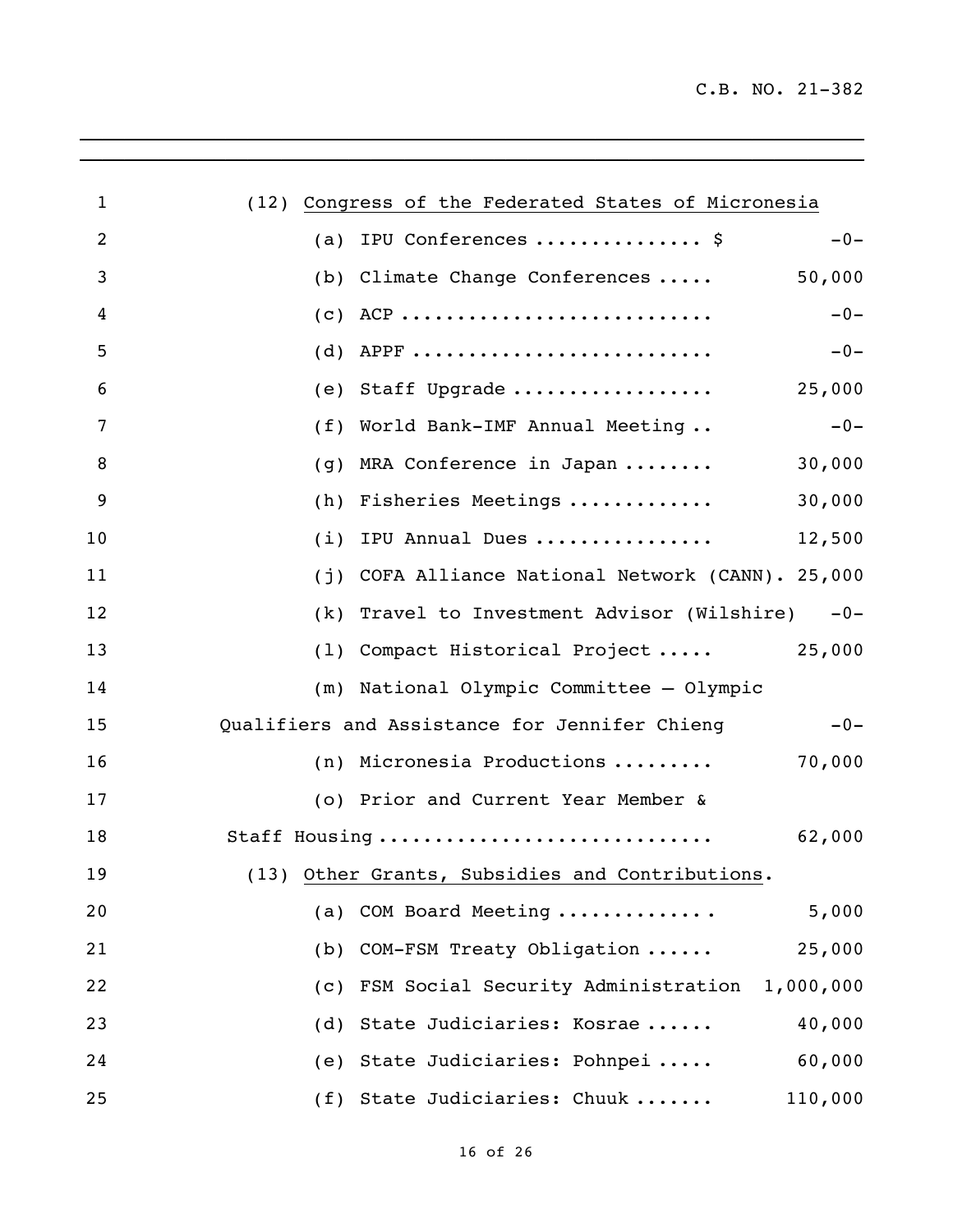| 1              | (g) State Judiciaries: Yap  \$<br>40,000                                                  |
|----------------|-------------------------------------------------------------------------------------------|
| $\overline{2}$ | 50,000<br>(h) National Law Day                                                            |
| 3              | (i) Micronesian Legal Services                                                            |
| 4              | Corporation (MLSC)<br>250,000                                                             |
| 5              | (j) NORMA - Forum Fisheries Agency (FFA)<br>63,000                                        |
| 6              | NORMA - WCPFC Tuna Commission Fee<br>318,397<br>(k)                                       |
| 7              | 50,000<br>(1)<br>Independence Day Activities                                              |
| 8              | 260,000<br>(m) MLFC Loan Payment                                                          |
| 9              | (n) Single Audit Fee (FY 2019) $\ldots$ .<br>460,000                                      |
| 10             | (o) Staff Housing, provided that up to                                                    |
| 11             | \$5,000 may be used for prior years housing                                               |
| 12             | $\cdots \cdots \cdots \cdots \cdots \cdots \cdots \qquad [660,000]$<br>750,000<br>arrears |
| 13             | (p) Recruitment and Repatriation<br>223,218                                               |
| 14             | (q) Legal and Advocacy Services in                                                        |
| 15             | Washington D.C. (A&P)<br>$-0-$                                                            |
| 16             | (r) Pacific Missionary Aviation Service<br>100,000                                        |
| 17             | (s) Caroline Air Subsidy for insurance                                                    |
| 18             | fuel, and other purposes<br>410,000                                                       |
| 19             | (t) National Olympic Committee —                                                          |
| 20             | Coaches & Qualifying<br>$-0-$                                                             |
| 21             | (u) Saint Ceilia Catholic School - school                                                 |
| 22             | buses and class room renovations<br>$-0-$                                                 |
| 23             | (v) MiCare Subsidy<br>500,000                                                             |
| 24             | (w) Contribution to Tourism Sector                                                        |
| 25             | Mitigation Fund<br>$-0-$                                                                  |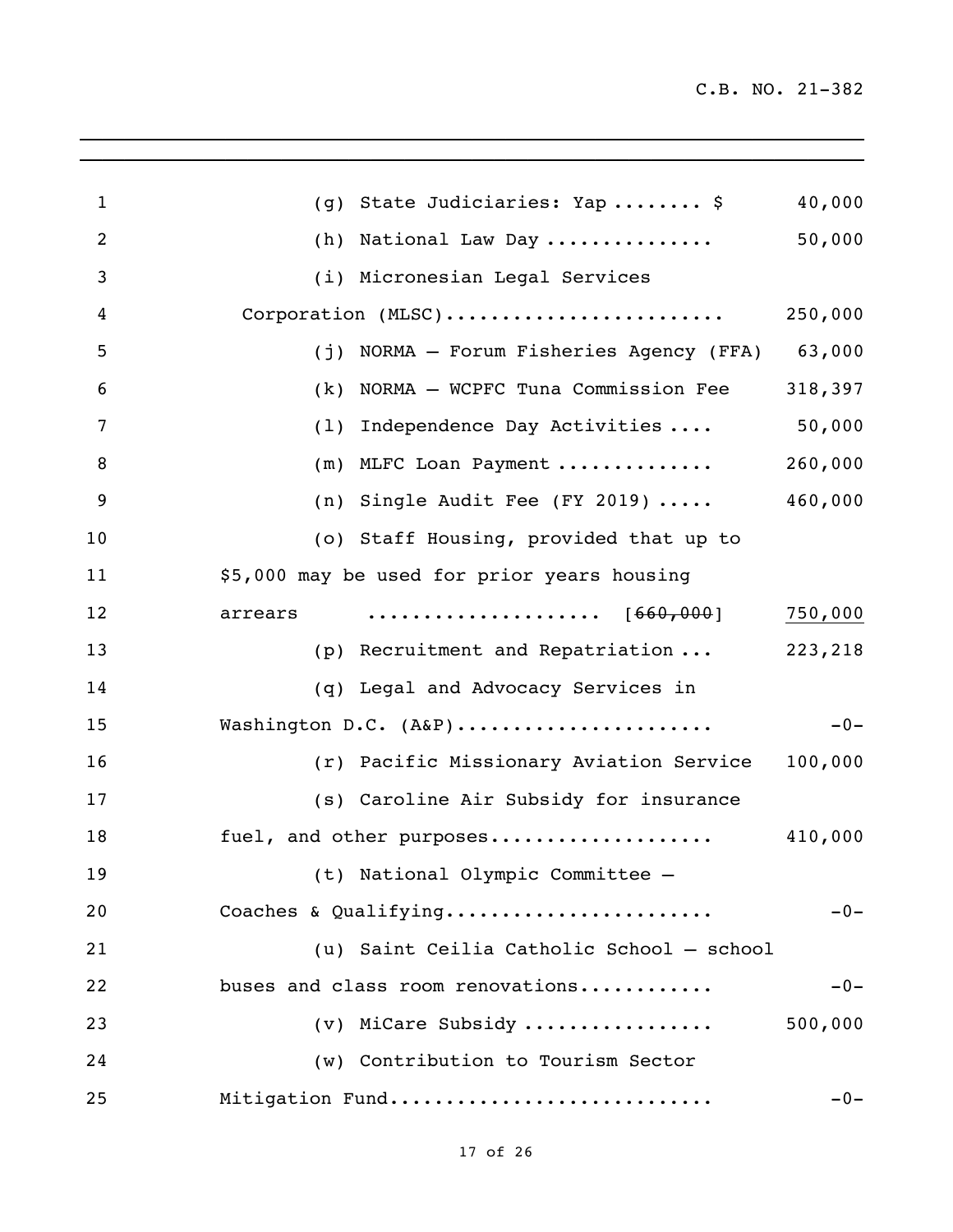C.B. NO. 21-382

| $\mathbf{1}$ | (x) FSM National Government Employee               |         |
|--------------|----------------------------------------------------|---------|
| 2            | Health Insurance Plan \$                           | $-0-$   |
| 3            | (y) General Election 2021  497,607                 |         |
| 4            | (z) Department of Finance-Administration           |         |
| 5            | prior years outstanding billing for Treasury & CTA |         |
| 6            | settlement of sales tax issue                      | 4,521   |
| 7            | (aa) Department of Finance- prior years            |         |
| 8            | outstanding billing for Treasury & CTA Field       |         |
| 9            | offices                                            | 15,000  |
| 10           | (bb) Office of Public Defender prior               |         |
| 11           | years obligations                                  | 3,545   |
| 12           | $(cc)$ TC&I-FMI Lease in Yap  105,000              |         |
| 13           | (dd) TC&I-ADB Reimbursement $183,250$              |         |
| 14           | (ee) TC&I-AIP Matching for Yap airport 3,350,000   |         |
| 15           | (ff) TC&I prior year outstanding                   |         |
| 16           | debt to on-island vendors                          | 3,000   |
| 17           | (gg) TC&I non deducted wage and                    |         |
| 18           | salary tax                                         | 33,805  |
| 19           | (hh) Department of Health and Social               |         |
| 20           | Affairs-prior year obligation incurred from        |         |
| 21           | past years to on island vendor                     | 5,992   |
| 22           | (ii) DOJ-court judgment/settlement                 | 5,000   |
| 23           | $(jj)$ MiCare                                      | 80,000  |
| 24           | (kk) Subsidy to FSMTCC                             | 500,000 |
| 25           | (11) Prior year utility & vendor                   |         |

\_\_\_\_\_\_\_\_\_\_\_\_\_\_\_\_\_\_\_\_\_\_\_\_\_\_\_\_\_\_\_\_\_\_\_\_\_\_\_\_\_\_\_\_\_\_\_\_\_\_\_\_\_\_\_\_\_\_\_\_\_\_\_\_\_\_\_\_\_\_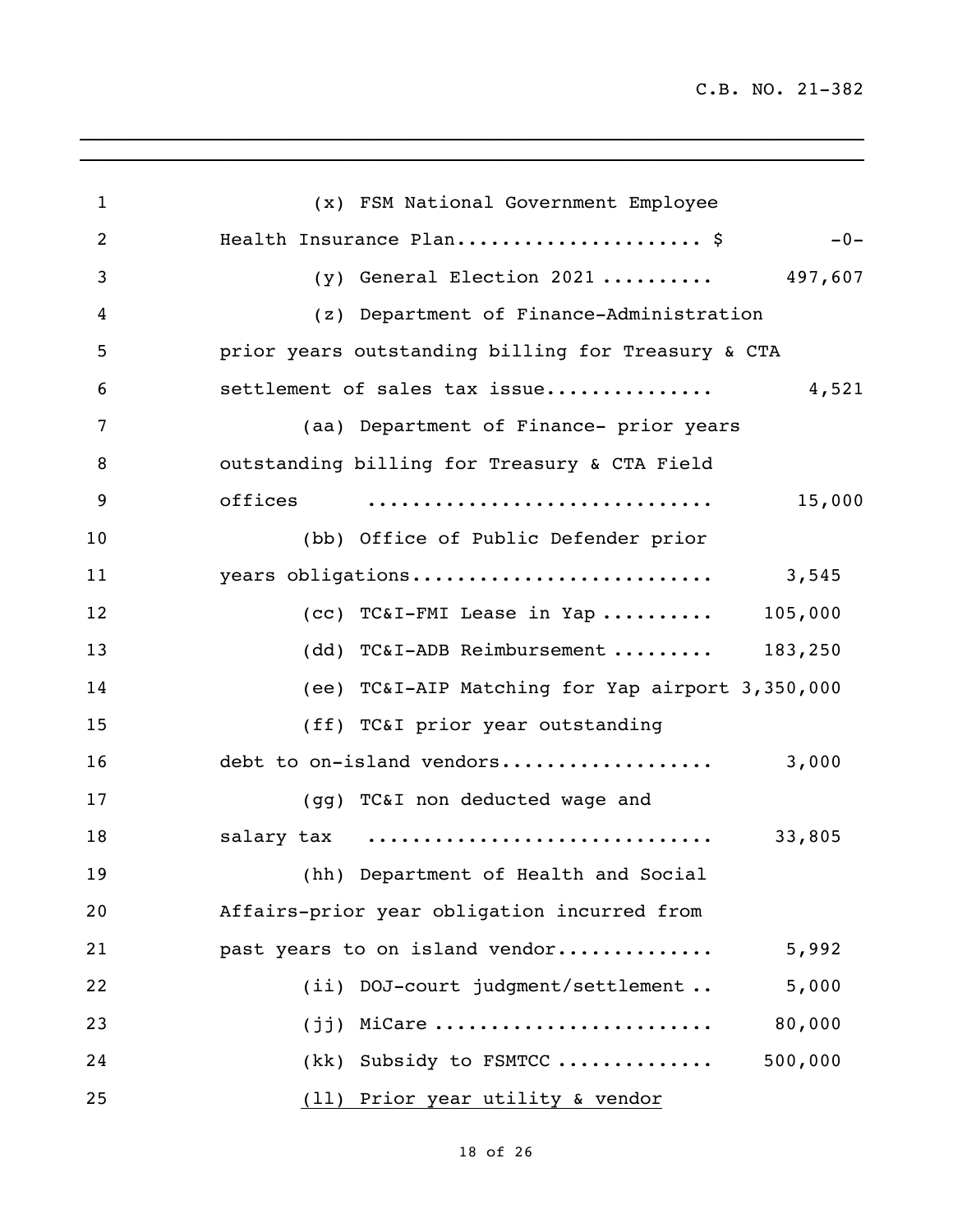| $\mathbf{1}$   | 55,500<br>outstanding  \$                                      |
|----------------|----------------------------------------------------------------|
| $\overline{2}$ | Office of Personnel retroactive<br>(mm)                        |
| 3              | pay for actingship<br>49,400                                   |
| 4              | Travel support for DOJ CoVID-19<br>(nn)                        |
| 5              | 50,000"<br>activities                                          |
| 6              | Section 4. Section 9 of Public Law No. 21-185, as amended      |
| 7              | by Public Law No. 21-221, is hereby further amended to read as |
| 8              | follows:                                                       |
| 9              | "Section 9. Capital and Human Resources Development.           |
| 10             | The sum of $[$14,970,063]$ \$15,394,074 or so much thereof     |
| 11             | as may be necessary, is hereby appropriated from the           |
| 12             | General Fund of the Federated States of Micronesia for         |
| 13             | the fiscal year ending September 30, 2021, for the             |
| 14             | following capital improvements, development programs,          |
| 15             | and projects and human resources development. Of the           |
| 16             | total amount of funds appropriated herein, \$1,255,033         |
| 17             | shall be deemed to come from funds available under the         |
| 18             | Supplemental Education Grant and \$1,000,000 shall be          |
| 19             | deemed to come from funds available under the Compact          |
| 20             | The sum appropriated by this section<br>Sector Grants.         |
| 21             | shall be apportioned as follows:                               |
| 22             | (1) College of Micronesia - FSM.                               |
| 23             | (a) College of Micronesia-FSM $\ldots$ , \$ 3,800,000          |
| 24             | (b) FSM Fisheries and Maritime                                 |
| 25             | Institute (FMI)<br>875,611                                     |
|                |                                                                |

 $\mathcal{L}_\mathcal{L}$  , and the set of the set of the set of the set of the set of the set of the set of the set of the set of the set of the set of the set of the set of the set of the set of the set of the set of the set of th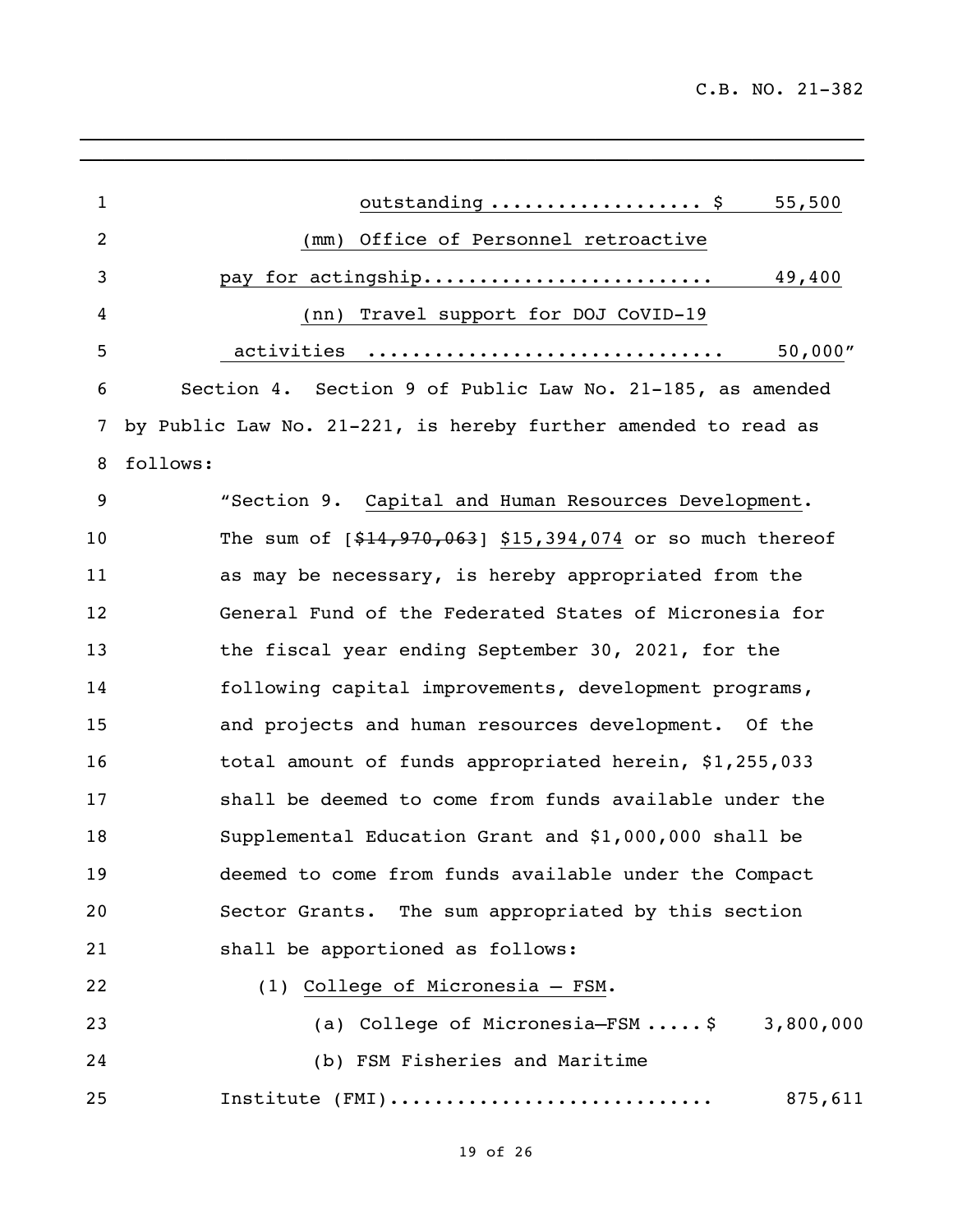C.B. NO. 21-382

| $\mathbf{1}$   | (c) College of Micronesia-FSM                   |         |
|----------------|-------------------------------------------------|---------|
| $\overline{2}$ | SEG Funding\$ 689,948                           |         |
| 3              | (d) COM-FSM Endowment Fund                      | 285,000 |
| 4              | (e) COM-FSM Building Infrastructure             |         |
| 5              | Project                                         | $-0-$   |
| 6              | (2) Department of Finance and Administration    |         |
| 7              | (a) FSM Warehouse Lease and Maintenance         | 40,000  |
| 8              | (b) PCD Awareness and Training                  | $-0-$   |
| 9              | (3) Department of Resources and Development     |         |
| 10             | R&D SNLC<br>(a)                                 | $-0-$   |
| 11             | Enhancing Fisheries: Kosrae<br>(b)              | 100,000 |
| 12             | Enhancing Fisheries: Pohnpei<br>(c)             | 100,000 |
| 13             | Enhancing Fisheries: Chuuk  100,000<br>(d)      |         |
| 14             | (e) Enhancing Fisheries: Yap                    | $-0-$   |
| 15             | (f) R&D Conference                              | $-0-$   |
| 16             | (g) Foreign Investment Data                     |         |
| 17             | Management System                               | $-0-$   |
| 18             | (h) Expo 2020 Dubai UAE                         | $-0-$   |
| 19             | (i) Intellectual Property Rights Regime 117,000 |         |
| 20             | (j) Development of Coastal Fisheries            |         |
| 21             | Policy for FSM                                  | 150,000 |
| 22             | (k) Development & Operation                     |         |
| 23             | Framework to Implement the National             |         |
| 24             | Seabed Mining Act                               | 200,000 |
| 25             | (1) Tourism Conference                          | $-0-$   |

 $\mathcal{L}_\mathcal{L}$  , and the set of the set of the set of the set of the set of the set of the set of the set of the set of the set of the set of the set of the set of the set of the set of the set of the set of the set of th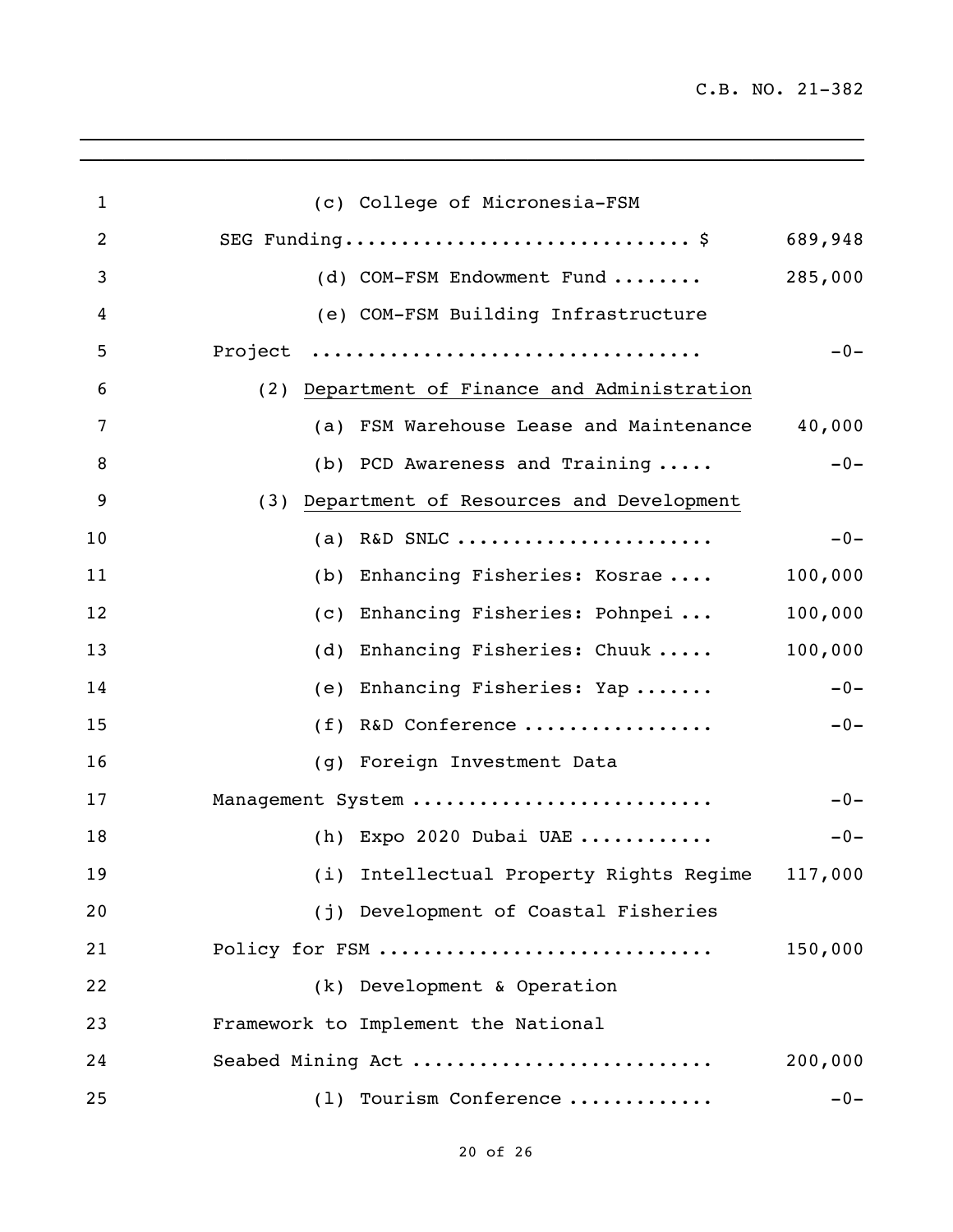| $\mathbf{1}$ | (m) Tourism Budget & Planning                    |
|--------------|--------------------------------------------------|
| 2            | with the States  \$<br>$-0-$                     |
| 3            | (n) Tourism Public Awareness<br>$-0-$            |
| 4            | (o) Little Fire Ants (Eradication,               |
| 5            | Control, & Prevention)<br>166,440                |
| 6            | (p) State Strategic Action Plan                  |
| 7            | for the FSM<br>60,990                            |
| 8            | $-0-$<br>(q) Renewable Energy Development Plan   |
| 9            | (r) National Social Indicators Survey 661,713    |
| 10           | (s) Localization of Sustainable                  |
| 11           | Development Goals in the FSM<br>320,812          |
| 12           | (t) FSM Association of Chamber of                |
| 13           |                                                  |
| 14           | (u) National Coastal Fisheries                   |
| 15           | Monitoring Team<br>$-0-$                         |
| 16           | (v) Computing Facility Upgrade<br>$-0-$          |
| 17           | (w) Strengthening National/Private Sector        |
| 18           | Organizations in the FSM<br>$-0-$                |
| 19           | $(x)$ 2020 CPH<br>-0-                            |
| 20           | (4) Department of Transportation, Communications |
| 21           | and Infrastructure                               |
| 22           | (a) Operation and Dry-Docking                    |
| 23           | of Caroline Voyager and Navigator<br>1,000,000   |
| 24           | (b) FSM National Government Computer             |
| 25           | 277,420                                          |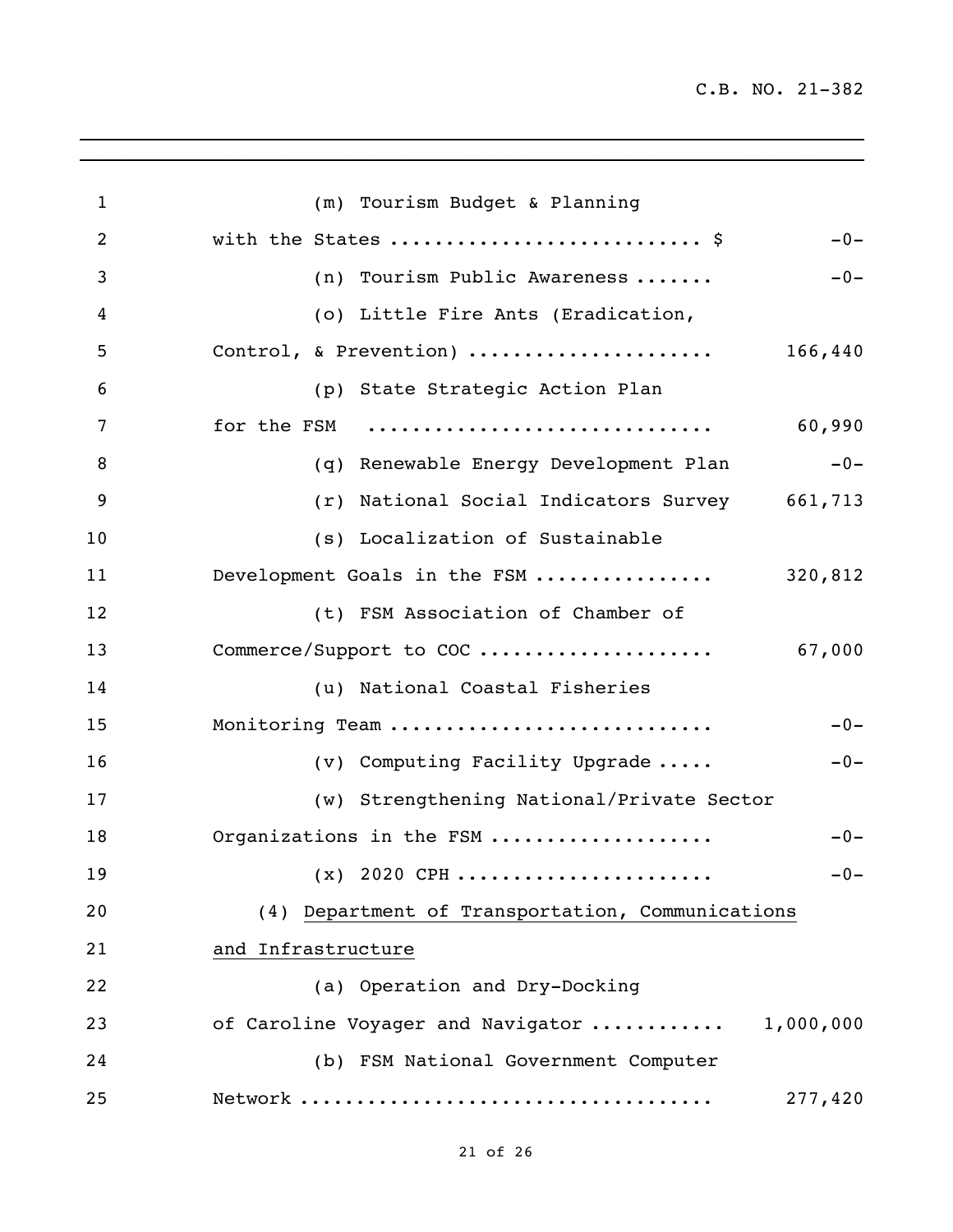| $\mathbf{1}$   |                                           |         |
|----------------|-------------------------------------------|---------|
|                | (c) AIP Matching Fund  \$                 | $-0-$   |
| $\overline{2}$ | (d) Relocation of power and telephone     |         |
| 3              | lines in PNI                              | $-0-$   |
| 4              | (e) FSM National Government Facility      |         |
| 5              | Improvements and Renovations              | 592,715 |
| 6              | (f) Outer Island Airport                  | $-0-$   |
| 7              | (g) New Warehouse Building                | $-0-$   |
| 8              | (h) Airport Needs                         | 200,000 |
| 9              | (i) MV Hapilmohol-1 parts, repair         |         |
| 10             | of engine, and replacement                | 350,000 |
| 11             | (5) Department of Justice                 |         |
| 12             | (a) Anti-Human Trafficking Enforcement,   |         |
| 13             | Campaign, and Investigation               | 125,000 |
| 14             | (b) Victim Shelter and Services           | 100,000 |
| 15             | (c) Boat Maintenance                      | 150,000 |
| 16             | (d) Slipping of the FSS Independence      | 750,000 |
| 17             | (e) DOJ Satellite Phone Billing           | 10,000  |
| 18             | (f) HT Annual Conference                  | 50,000  |
| 19             | (g) Victim Shelter in Chuuk               | 50,000  |
| 20             | (h) Build Anti-Trafficking Shelters       |         |
| 21             | in Pohnpei, Yap, and Kosrae               | 150,000 |
| 22             | (i) Purchase four patrol boats            | $-0-$   |
| 23             | (j) COVID-19 Law Enforcement &            |         |
| 24             | Emergency Response                        | 375,033 |
| 25             | Department of Environment, Climate Change |         |
|                | (6)                                       |         |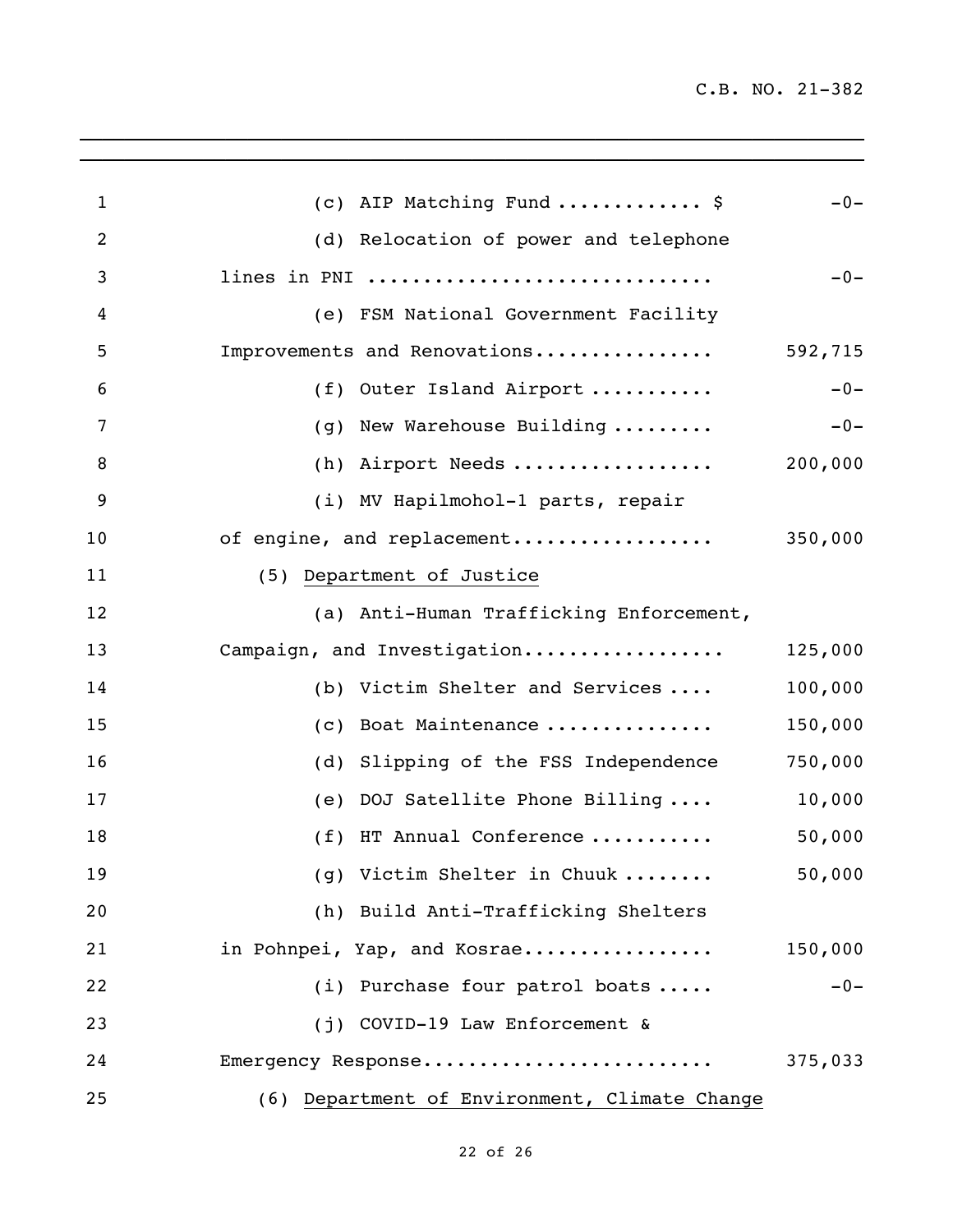| $\mathbf 1$    | and Emergency Management                               |
|----------------|--------------------------------------------------------|
| $\overline{2}$ | (a) National & State Table Top                         |
| 3              | Exercise $\frac{1}{2}$<br>30,000                       |
| 4              | (b) Outer Island Trip Assessment -                     |
| 5              | Climate Change & Disaster Risk Management<br>80,000    |
| 6              | (c) National Joint Platform for                        |
| 7              | Environment & Risk Resilience<br>$-0-$                 |
| 8              | (d) International Day for Disaster                     |
| 9              | Reduction<br>$-0-$                                     |
| 10             | (e) Training & Maintenance for Radio                   |
| 11             | Communications<br>$-0-$                                |
| 12             | (f) Fostering Sustainable Solid Waste                  |
| 13             | Management Systems in FSM<br>165,000                   |
| 14             | (g) Fourth Disaster Risk Management                    |
| 15             | Environment Conference<br>$-0-$                        |
| 16             | National Election Commission Office<br>(7)             |
| 17             | (a) Voter ID Card and New Voter                        |
| 18             | Registration Project<br>50,000                         |
| 19             | (8) Department of Health and Social Affairs            |
| 20             | MOE-BHWP Med<br>22,200<br>(a)                          |
| 21             | 35,000<br>Electronic Record System<br>(b)              |
| 22             | 120,000<br>Rheumatic Heart Program<br>(c)              |
| 23             | Medical Specialist Team<br>195,000<br>(d)              |
| 24             | National Women Council<br>$-0-$<br>(e)                 |
| 25             | Vector Surveillance & Control Program<br>50,000<br>(f) |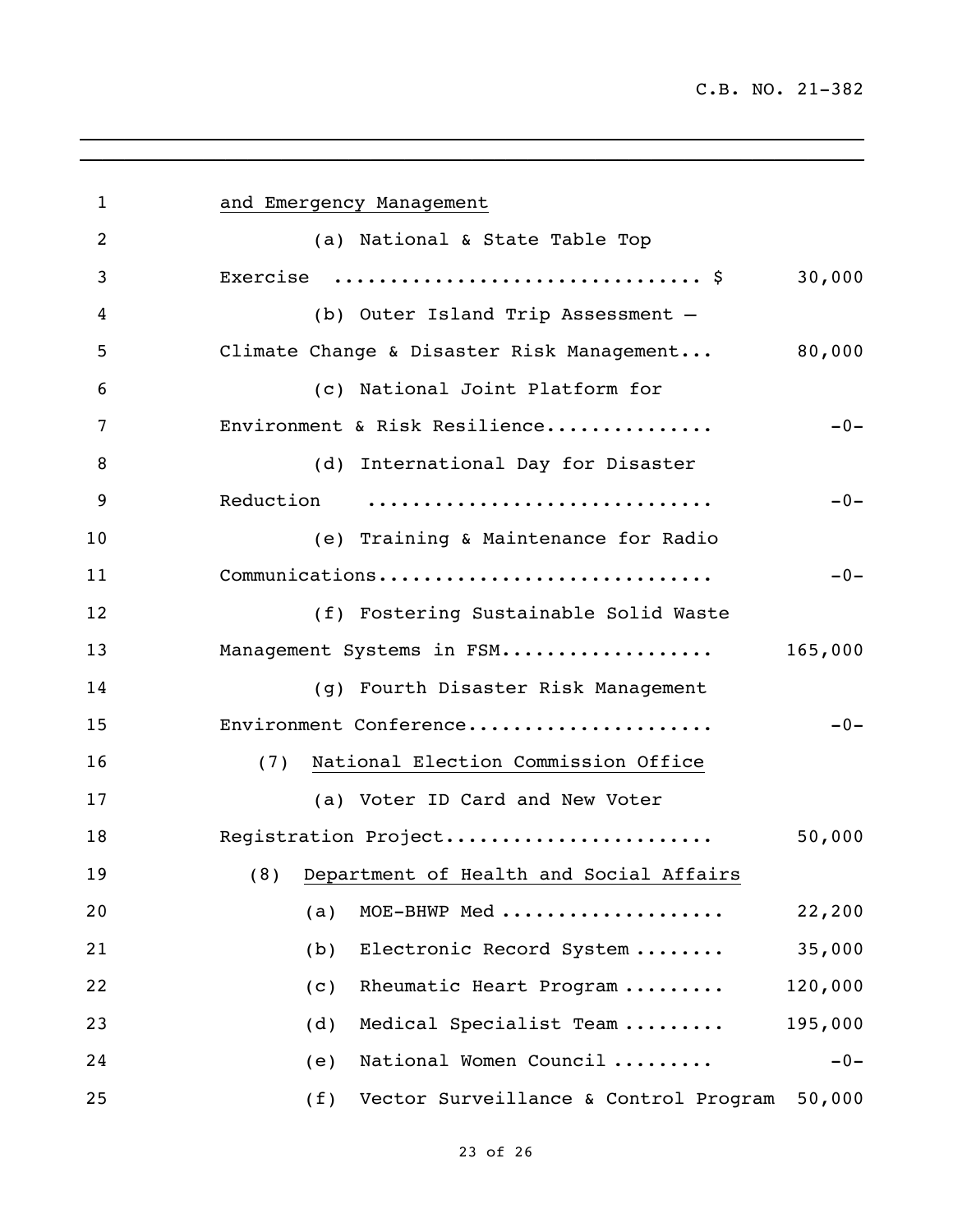| $\mathbf{1}$   | Histopathology Laboratory  \$<br>$-0-$<br>(g)                 |  |
|----------------|---------------------------------------------------------------|--|
| $\overline{2}$ | (h)<br>FSM Food Safety Laboratory<br>$-0-$                    |  |
| 3              | Pathologist<br>105,000<br>(i)                                 |  |
| 4              | $-0-$<br>Food/Water Testing Lab<br>(j)                        |  |
| 5              | 50,000<br>Youth in Sports<br>(k)                              |  |
| 6              | $-0-$<br>Doctors: Foundation Project<br>(1)                   |  |
| 7              | Implementing IHR Core Capacity<br>(m)                         |  |
| 8              | 50,000<br>to Improve Health Security                          |  |
| 9              | Antimicrobial Resistance (AMR) .<br>$-0-$<br>(n)              |  |
| 10             | Department of Education<br>(9)                                |  |
| 11             | NDOE Year 3 Project (SEG) [556,074]<br>565,085<br>(a)         |  |
| 12             | School Accreditation<br>250,000<br>(b)                        |  |
| 13             | Teacher Certification Project<br>168,000<br>$\left( c\right)$ |  |
| 14             | Literacy Intervention for FSM<br>(d)                          |  |
| 15             | Leaders of Tomorrow (LIFT)<br>$-0-$                           |  |
| 16             | Development of Science Student<br>(e)                         |  |
| 17             | Learning Outcomes (SLOs)<br>$-0-$                             |  |
| 18             | Development Quality<br>(f)<br>$-0-$                           |  |
| 19             | (g) NMCT Administration $\ldots \ldots \ldots$<br>$-0-$       |  |
| 20             | (h)<br>Assessment & Research to                               |  |
| 21             | revive NMCT<br>112,740                                        |  |
| 22             | (10)<br>NORMA                                                 |  |
| 23             | Commemoration of World Tuna Day 2021<br>40,000<br>(a)         |  |
| 24             | FFC Meetings.<br>$-0-$<br>(b)                                 |  |
| 25             | Hosting WPCFC, TTC, & SC<br>10,000<br>(c)                     |  |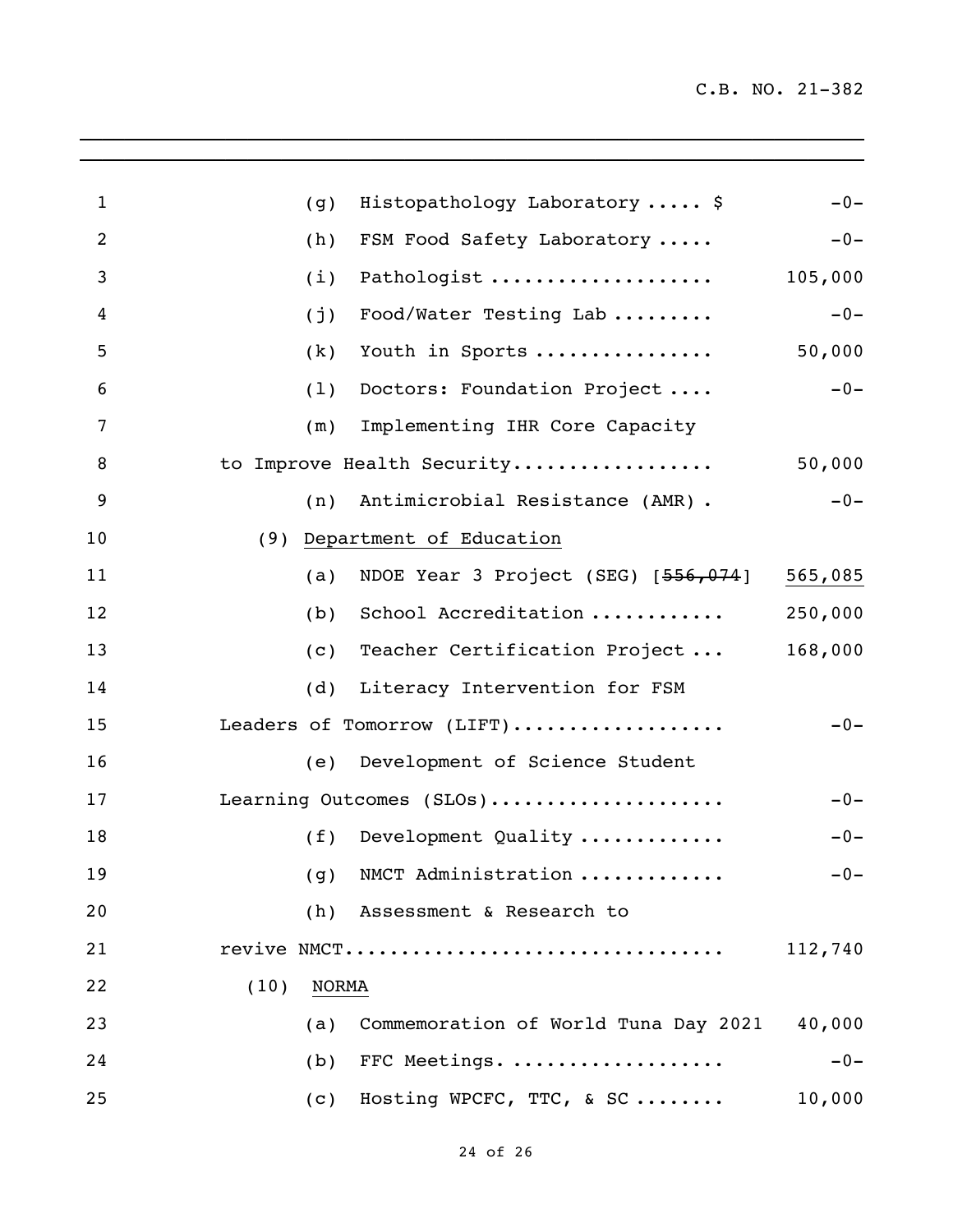| $\mathbf{1}$   | Internship for students in the<br>(d)              |       |
|----------------|----------------------------------------------------|-------|
| $\overline{2}$ | area of fisheries management\$                     | 5,000 |
| 3              | T3 Monitoring  100,000<br>(e)                      |       |
| 4              | (11) Other Capital and Human Resources Development |       |
| 5              | Capital Improvement Projects<br>(a)                | $-0-$ |
| 6              | Design and Construction of<br>(b)                  |       |
| 7              | Veterans Memorial                                  | $-0-$ |
| 8              | Conservation Society<br>(c)                        | $-0-$ |
| 9              | (d) 2020 Constitutional Convention                 | $-0-$ |
| 10             | (e) Purchase/down payment for FSM                  |       |
| 11             | Embassy in Japan                                   | $-0-$ |
| 12             | (f) Chuuk State Purchase of a Field                |       |
| 13             | Trip vessel                                        | $-0-$ |
| 14             | (g) Pohnpei State Purchase of Field Trip           |       |
| 15             | Vessel and Operation                               | $-0-$ |
| 16             | Enhancing Tourism<br>(h)                           | $-0-$ |
| 17             | (i) Purchase and delivery of an                    |       |
| 18             | outer island airplane                              | $-0-$ |
| 19             | (j) Assistance to FSM residents                    |       |
| 20             | stranded in Hawaii & Guam due to COVID-19          | $-0-$ |
| 21             | (k) Assistance to FSM students                     |       |
| 22             | unable to return home due to COVID-19              | $-0-$ |
| 23             | (1) Payment to U of Guam for FSM                   |       |
| 24             | students room & board due to COVID-19              | $-0-$ |
| 25             | Contribution to the Guam Consulate<br>(m)          |       |

 $\mathcal{L}_\mathcal{L}$  , and the set of the set of the set of the set of the set of the set of the set of the set of the set of the set of the set of the set of the set of the set of the set of the set of the set of the set of th